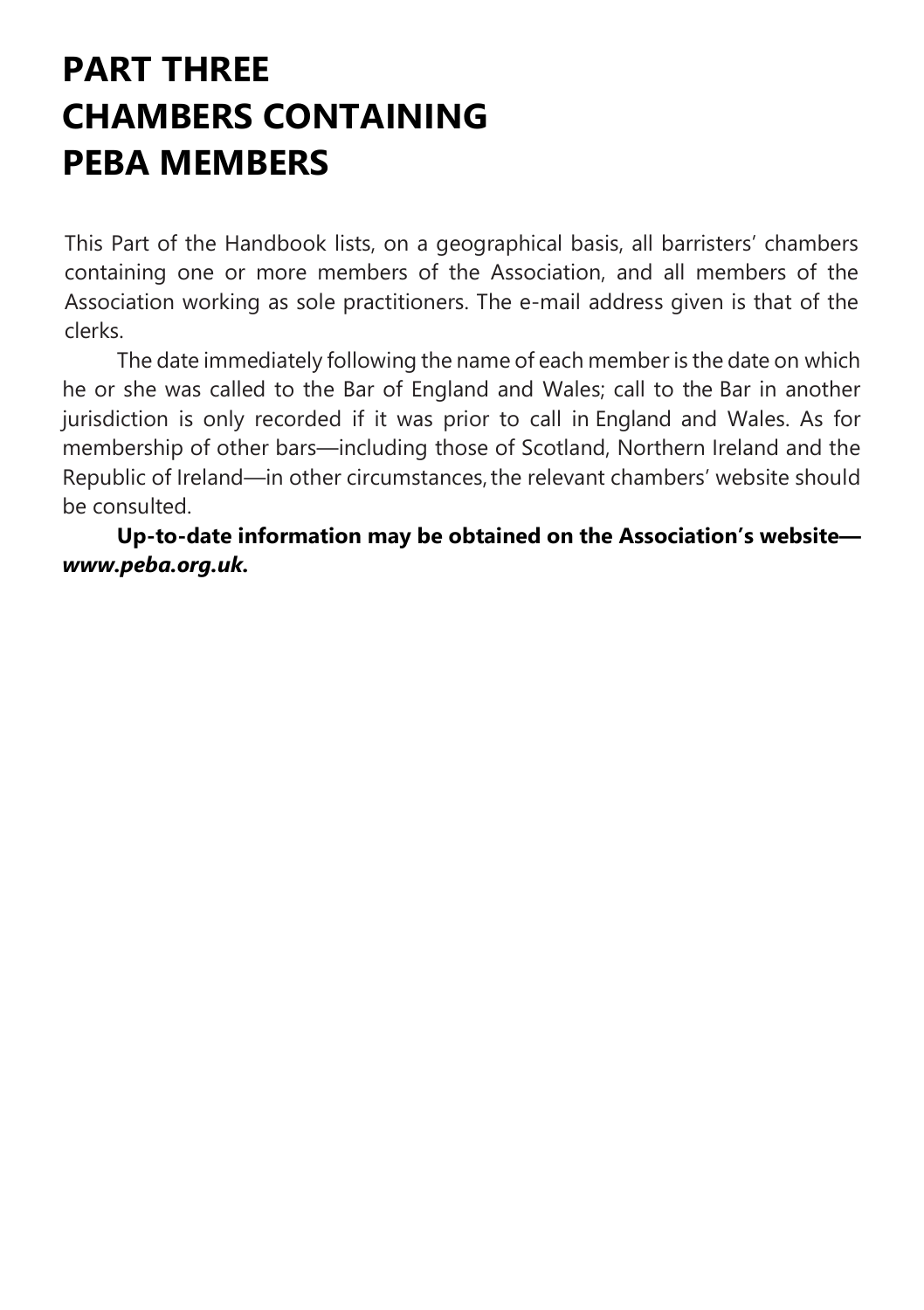## BIRMINGHAM: CORNERSTONE BARRISTERS (Chambers of Philip Coppel QC and Thomas Cosgrove QC)

Edmund House, 12-22 Newhall Street, Birmingham, B3 3EW Tel: (020) 7242 4986 Fax: (020) 7405 1166 Web: www.cornerstonebarristers.com Senior Clerk: Elliot Langdorf e-mail: clerks@cornerstonebarristers.com See under CARDIFF and LONDON

#### BIRMINGHAM: KINGS CHAMBERS

Embassy House, 60 Church Street, Birmingham, B3 2DJ Tel: (0345) 034 3444 Fax: (0345) 034 3445 DX: 13023 Birmingham Web: www.kingschambers.com Chief Clerk: Gary Smith Senior Clerk: Mark Ronson e-mail: clerks@kingschambers.com

See under LEEDS and MANCHESTER

## BIRMINGHAM: LANDMARK CHAMBERS (Chambers of Paul Brown QC and Rupert Warren QC)

4 th Floor, 2 Cornwall Street, Birmingham, B3 2DL Tel: (0121) 752 0800 Fax: (020) 7421 6060 DX: 331101 Birmingham 89 Web: www.landmarkchambers.co.uk Chief Clerk: Ben Connor e-mail: clerks@landmarkchambers.co.uk See under LONDON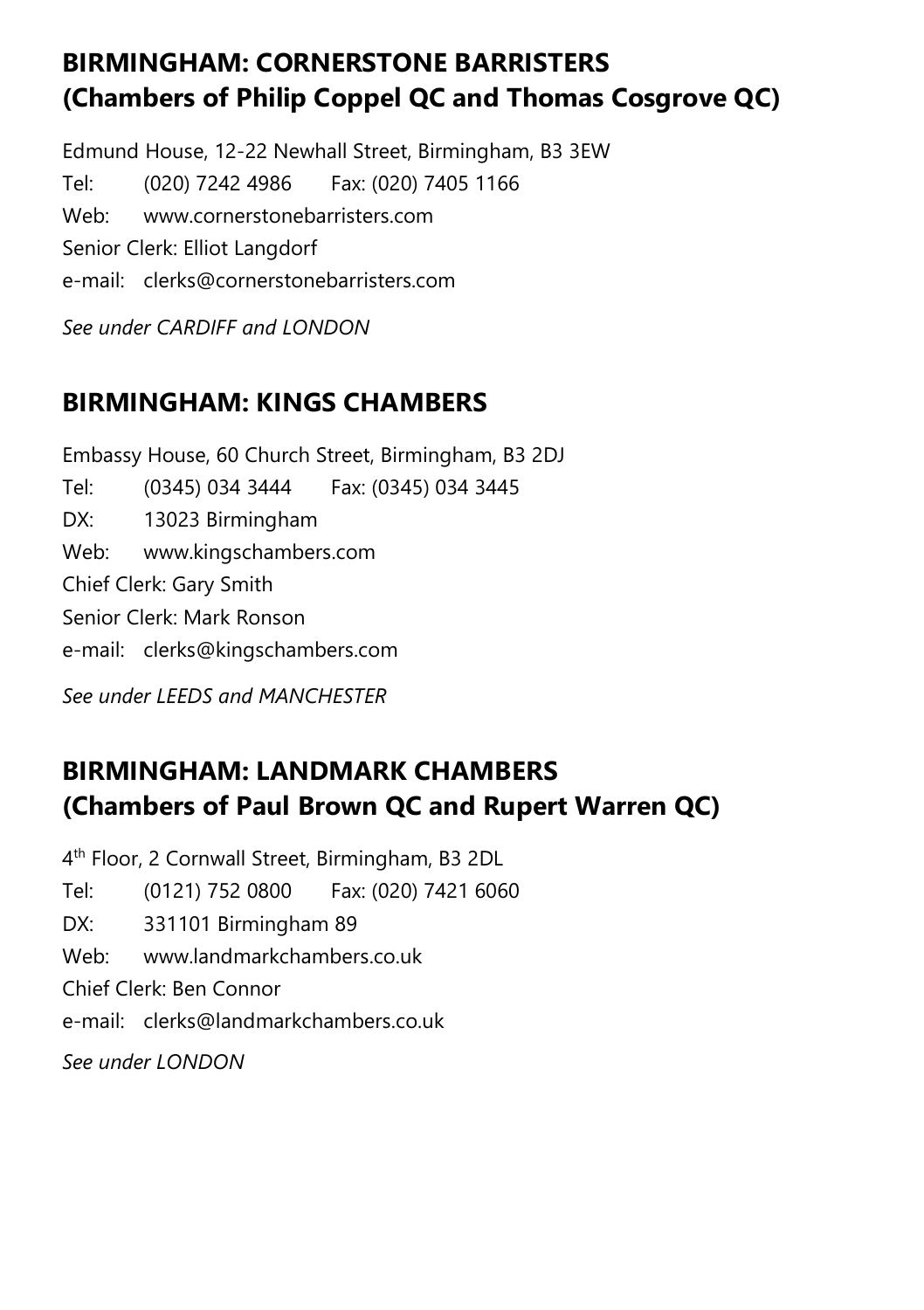#### BIRMINGHAM: No5 CHAMBERS

Fountain Court, Steelhouse Lane, Birmingham, B4 6DR Tel: (0845) 210 5555 Fax: (0121) 606 1501 DX: 16075 Fountain Court Birmingham Web: www.no5.com Director of Clerking: Tony McDaid Practice Director: Andrew Bisbey e-mail: planning@no5.com

See under BRISTOL, LEICESTER and LONDON

## BRIGHTON: 1 CROWN OFFICE ROW

119 Church Street, Brighton, BN1 1UD

- Tel: (01273) 625 625
- DX: 36670 Brighton 2
- Web: www.1cor.com
- Clerk: David Bingham
- e-mail: brighton@1cor.com

See under LONDON

PAUL ASHWELL (1977)

## BRISTOL: GUILDHALL CHAMBERS

23 Broad Street, Bristol, BS1 2HG Tel: (0117) 930 9000 Fax: (0117) 930 9871 DX: 7823 Bristol Web: www.guildhallchambers.co.uk Senior Practice Manager: Lucy Northeast e-mail: clerks@guildhallchambers.co.uk See under LONDON

HARRY SPURR (2001)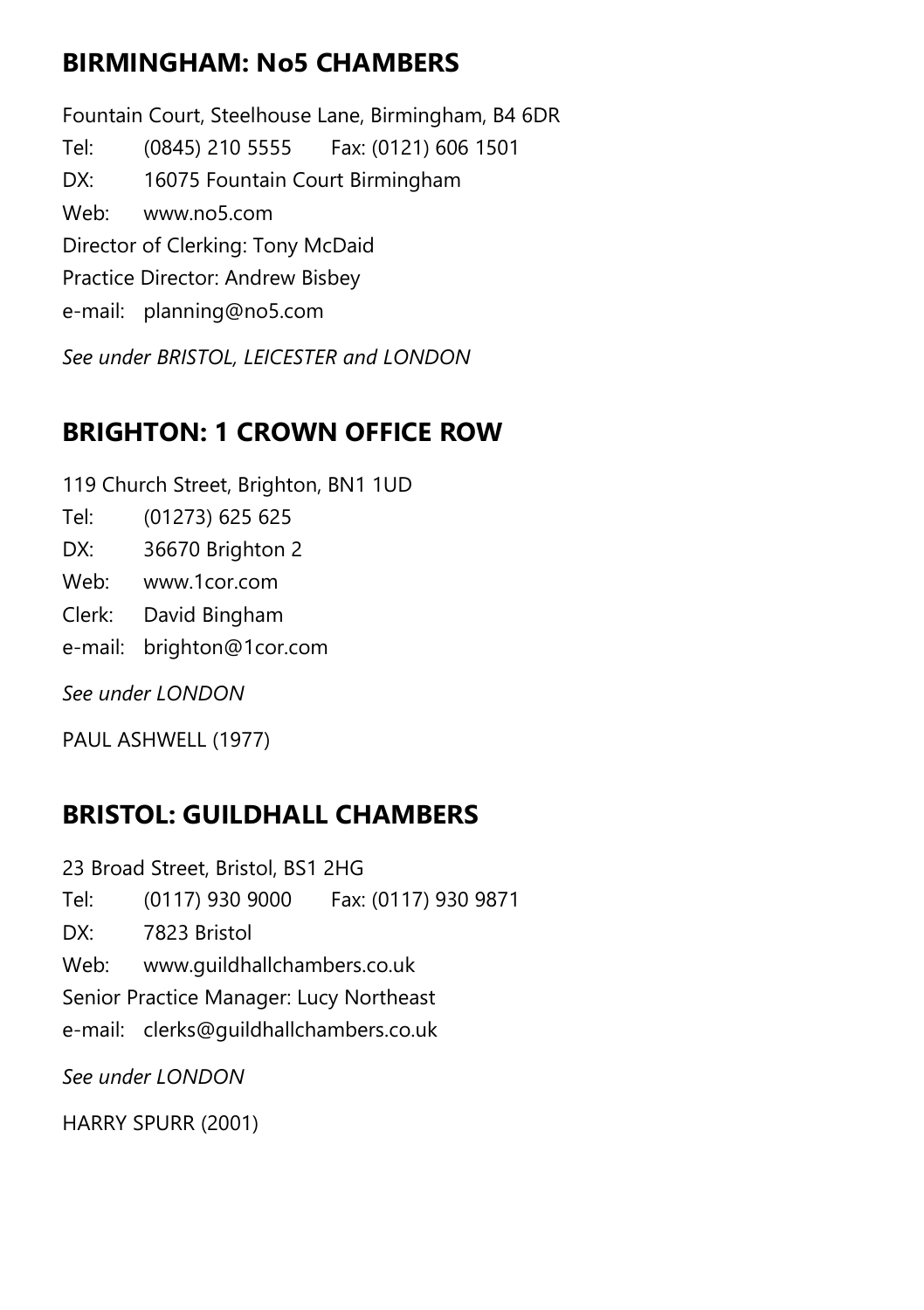#### BRISTOL: No5 CHAMBERS

38 Queen Square, Bristol, BS1 4QS Tel: (0845) 210 5555 Fax: (0117) 917 8501 DX: 7838 Bristol Web: www.no5.com Director of Clerking: Tony McDaid Practice Director: Andrew Bisbey e-mail: planning@no5.com

See under BIRMINGHAM, LEICESTER and LONDON

#### BRISTOL: OLD SQUARE CHAMBERS

9 Queen Square, Bristol, BS1 4JE

Tel: (0117) 930 5100 Fax: (0117) 927 3478

DX: 78229 Bristol 1

Web: www.oldsquare.co.uk

Clerk: William Meade

e-mail: clerks@oldsquare.co.uk

See under LONDON

## BRISTOL: ST JOHN'S CHAMBERS

101 Victoria Street, Bristol, BS1 6PU Tel: (0117) 923 4700 Fax: (0117) 929 4821 DX: 743350 Bristol 36 Web: www.stjohnschambers.co.uk Practice Manager: Robert Bocock e-mail: clerks@stjohnschambers.co.uk LESLIE BLOHM (1982; QC 2006) PETER WADSLEY (1984) (formerly Solicitor) TIMOTHY LEADER (1994) JUDI EVANS (1996)

Associate Members: SUZANNE ORNSBY (1986; QC 2012)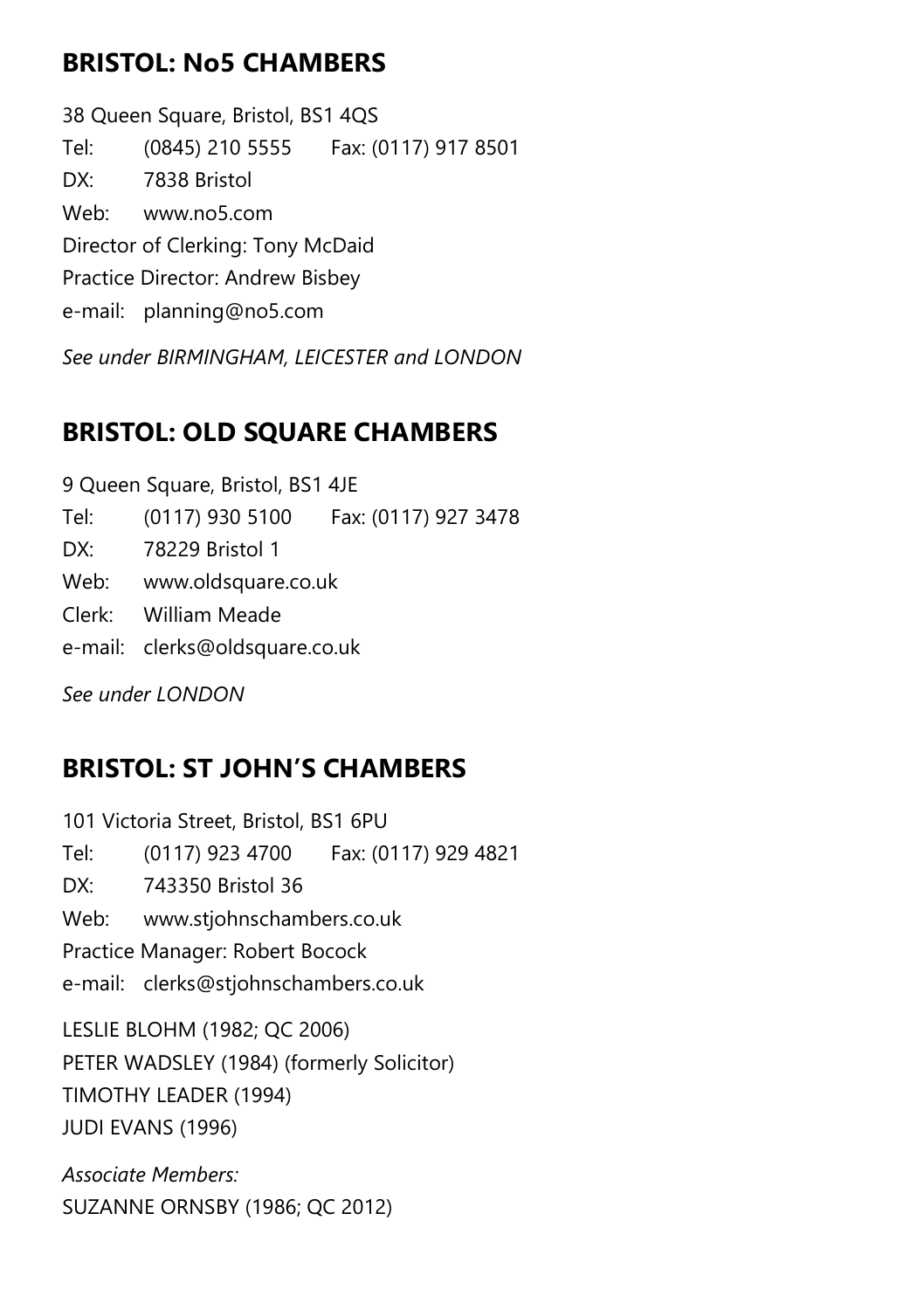## CAMBRIDGE: FENNERS CHAMBERS

3 Madingley Road, Cambridge, CB3 0EE Tel: (01223) 368 761 Fax: (01223) 313 007 DX: 5809 Cambridge 1 Web: www.fennerschambers.com Clerk: Paul Green e-mail: clerks@fennerschambers.com

ANDREW GORE (1973)

#### CANTERBURY: BECKET CHAMBERS

Innovation Centre, University Road, Canterbury, CT2 7FG Tel: (012) 2778 6331 Fax: (012) 2778 6329 DX: 5330 Canterbury Web: www.becket-chambers.co.uk Clerk: Paul Eaton e-mail: clerks@becket-chambers.co.uk See under MAIDSTONE

PAUL TAPSELL (1991) MELANIE MCINTOSH (2002; South Africa 1993)

## CARDIFF: CORNERSTONE BARRISTERS (Chambers of Philip Coppel QC and Thomas Cosgrove QC)

Falcon Drive, Cardiff Bay, Cardiff, CF10 4RU Tel: (020) 7242 4986 Fax: (020) 7405 1166 Web: www.cornerstonebarristers.com Senior Clerk: Elliot Langdorf e-mail: clerks@cornerstonebarristers.com See under BIRMINGHAM and LONDON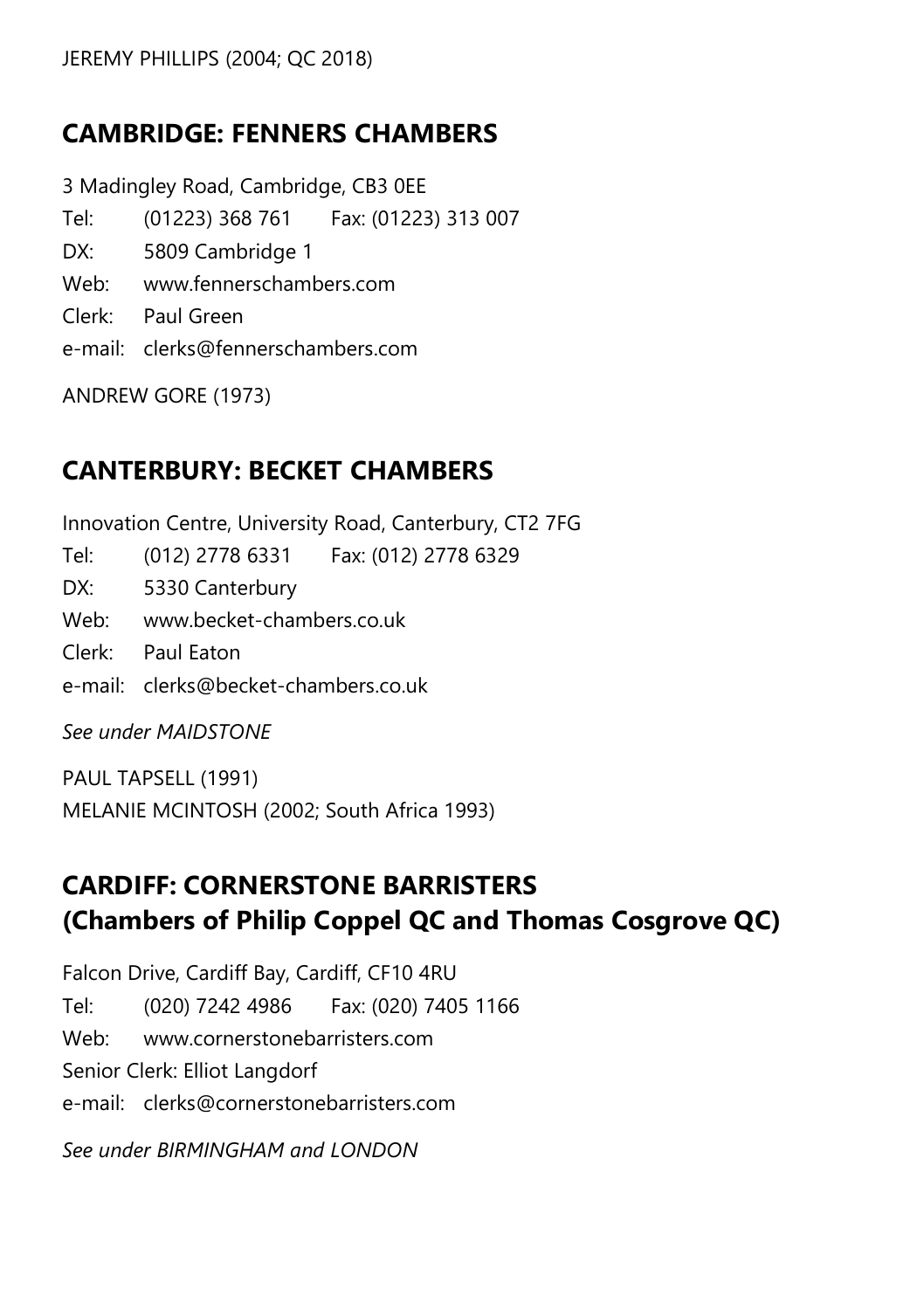## CARDIFF: 30 PARK PLACE

30 Park Place, Cardiff, CF10 3BS Tel: (029) 2072 7699 DX: 50756 Cardiff 2 Web: www.30parkplace.co.uk Senior Clerk: Phillip Griffiths e-mail: clerks@30parkplace.co.uk

DAVID HUGHES (1997)

## CHELMSFORD: EAST ANGLIAN CHAMBERS

140 New London Road, Chelmsford, CM2 0AW Tel: (01245) 215 660 Fax: (01245) 215 661 DX: 89714 Chelmsford 2 Web: www.ealaw.co.uk Senior Clerk: Fraser McLaren e-mail: chelmsford@ealaw.co.uk See under IPSWICH and NORWICH

## CHELMSFORD: TRINITY CHAMBERS

Highfield House, Moulsham Street, Chelmsford, CM2 9AF

Tel: (01245) 605 040 Fax: (01245) 605 041

DX: 89725 Chelmsford 2

Web: www.trinitychambers.com

Clerk: Keith Willmore

e-mail: clerks@trinitychambers.com

JOHN DAGG (1980)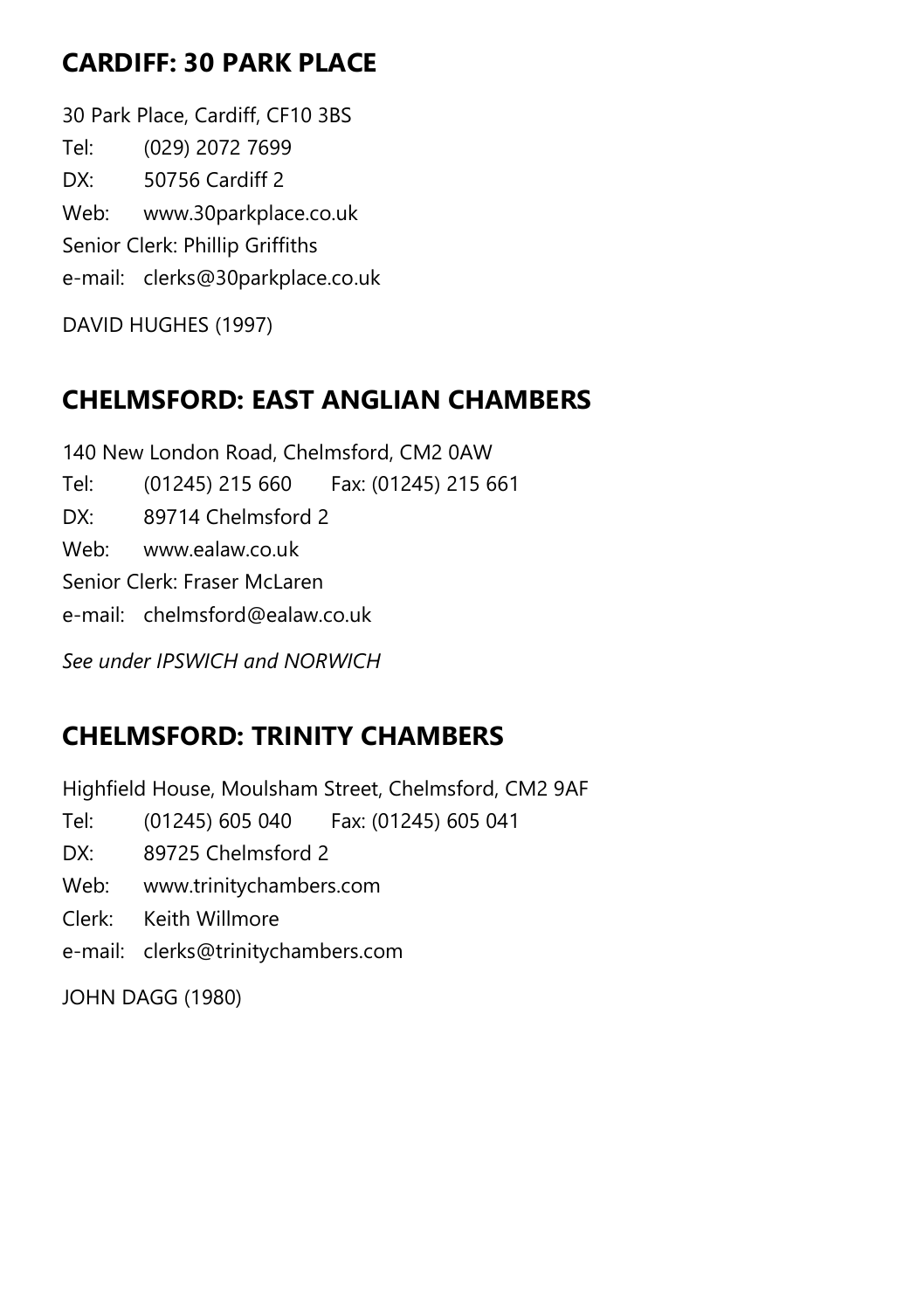## CHICHESTER: PALLANT CHAMBERS

12 North Pallant, Chichester, PO19 1TQ

Tel: (01243) 784 538

DX: 30303 Chichester

Web: www.pallantchambers.co.uk

e-mail: clerks@pallantchambers.co.uk

See under LONDON and SOUTHAMPTON

TREVOR WARD (1991)

Door Tenant: CLIVE MOYS (1998) (formerly Solicitor)

## EXETER: MAGDALEN CHAMBERS

Victory House, Dean Clarke Gardens, Southernhay East, Exeter, Devon, EX2 4AA Tel: (01392) 285 200 Fax: (01392) 208 204 DX: 8396 Exeter 1 Web: www.magdalenchambers.co.uk Clerk: Lisa Glithero e-mail: clerks@magdalenchambers.co.uk GAVIN COLLETT (1993) NATASHA BELLINGER (2012)

CHARLES SHWENN (2017)

## IPSWICH: EAST ANGLIAN CHAMBERS

5 Museum Street, Ipswich, IP1 1HQ

Tel: (01473) 214 481 Fax: (01473) 231 388

DX: 3227 Ipswich

Web: www.ealaw.co.uk

Clerk: Fraser McLaren

e-mail: ipswich@ealaw.co.uk

See under CHELMSFORD and NORWICH

ANDREW MARSDEN (1975)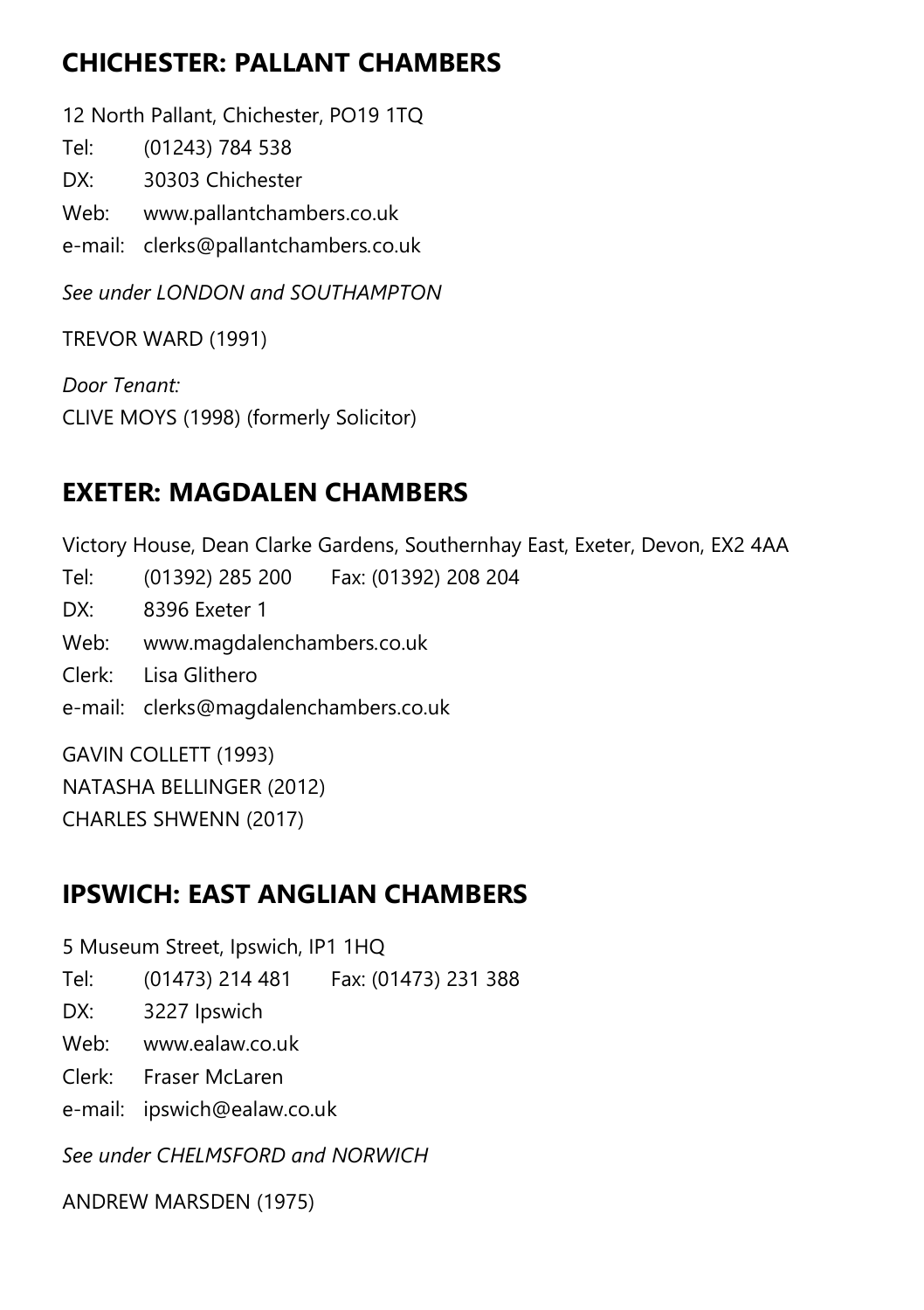Door Tenant: JOHN PUGH-SMITH (1977)

#### LEEDS: EXCHANGE CHAMBERS

Oxford House, Oxford Row, Leeds, LS1 3BE Tel: (0113) 203 1970 Fax: (0113) 345 3326 DX: 26406 Leeds Park Square Web: www.exchangechambers.co.uk

e-mail: info@exchangechambers.co.uk

See under LIVERPOOL and MANCHESTER

## LEEDS: KBW CHAMBERS

The Engine House, No 1 Foundry Square, Leeds, LS11 5DL Tel: (0113) 297 1200 Fax: (0113) 297 1201 DX: 26433 Park Square Leeds Web: www.kbwchambers.com

e-mail: clerks@kbwchambers.com

Associate Members: GREGORY JONES (1991; QC 2011; Ireland 1998; Northern Ireland 2008) RICHARD HONEY (2003)

## LEEDS: KINGS CHAMBERS

5 Park Square East, Leeds, LS1 2NE Tel: (0113) 242 1123 Fax: (0113) 242 1124 DX: 713113 Leeds Park Square Web: www.kingschambers.com Chief Clerk: Gary Smith Senior Clerk: Mark Ronson e-mail: clerks@kingschambers.com See under BIRMINGHAM and MANCHESTER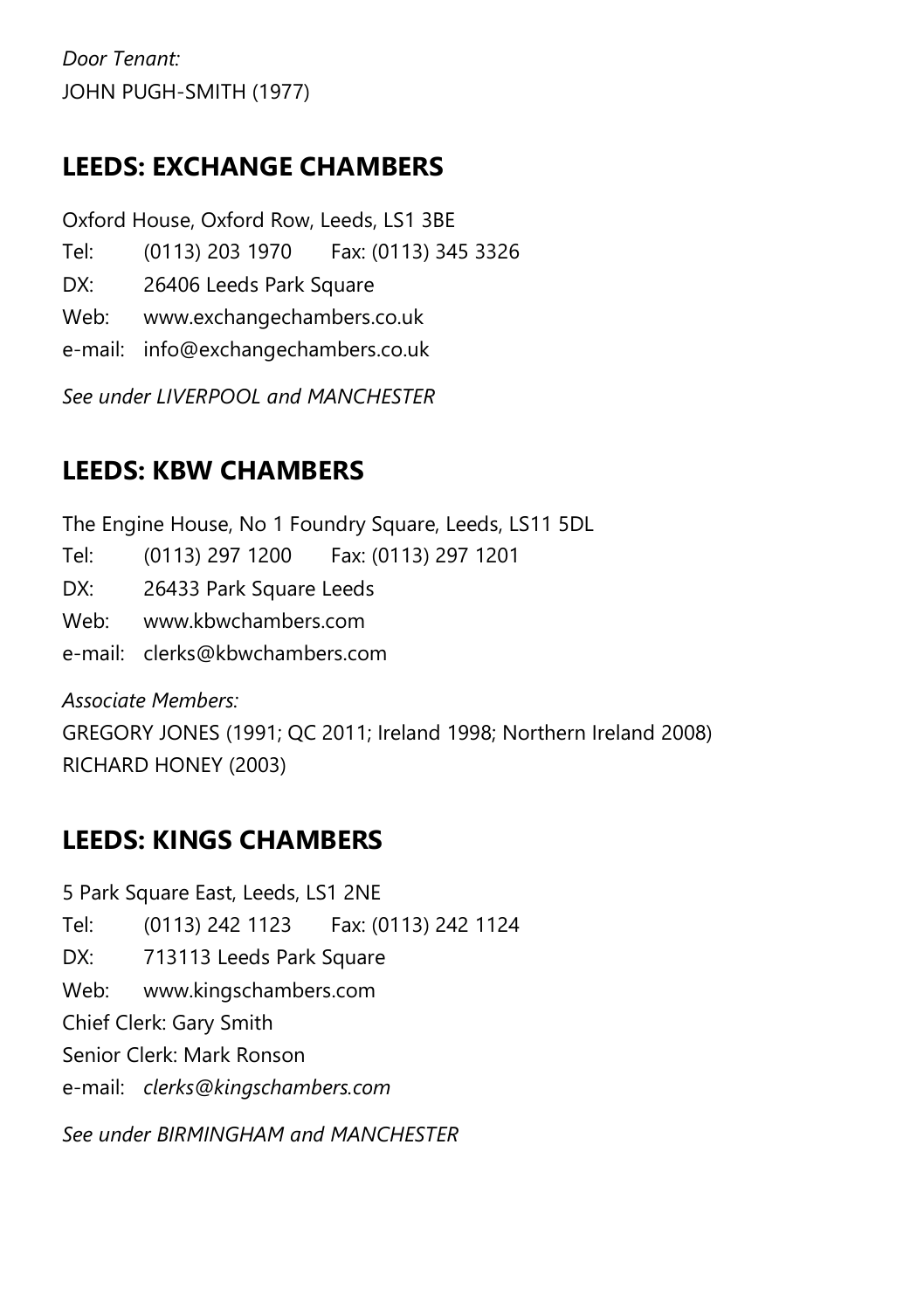## LEEDS: TRINITY CHAMBERS

Orega, 3rd Floor, St Paul's House, 23 Park Square, Leeds, LS1 2ND Tel: (0113) 323 5955 Web: www.trinitychambers.co.uk Chambers Director: Tim Harris e-mail: info@trinitychambers.co.uk

See under MIDDI ESBROUGH and NEWCASTLE-UPON-TYNE

## LEICESTER: 2 NEW STREET CHAMBERS

2 New Street, Leicester, LE1 5NA

Tel: (0116) 262 5906 Fax: (0116) 251 2023

- DX: 10849 Leicester 1
- Web: www.2newstreet.co.uk
- e-mail: clerks@2newstreet.co.uk

Door Tenant: STEVEN GASZTOWICZ (1981; QC 2009)

## LEICESTER: No5 CHAMBERS

Provincial House, 37 New Walk, Leicester, LE1 6TU Tel: (0845) 210 5555 Fax: (0116) 216 7607 DX: 141225 Leicester 19 Web: www.no5.com Director of Clerking: Tony McDaid Practice Director: Andrew Bisbey e-mail: planning@no5.com

See under BIRMINGHAM, BRISTOL and LONDON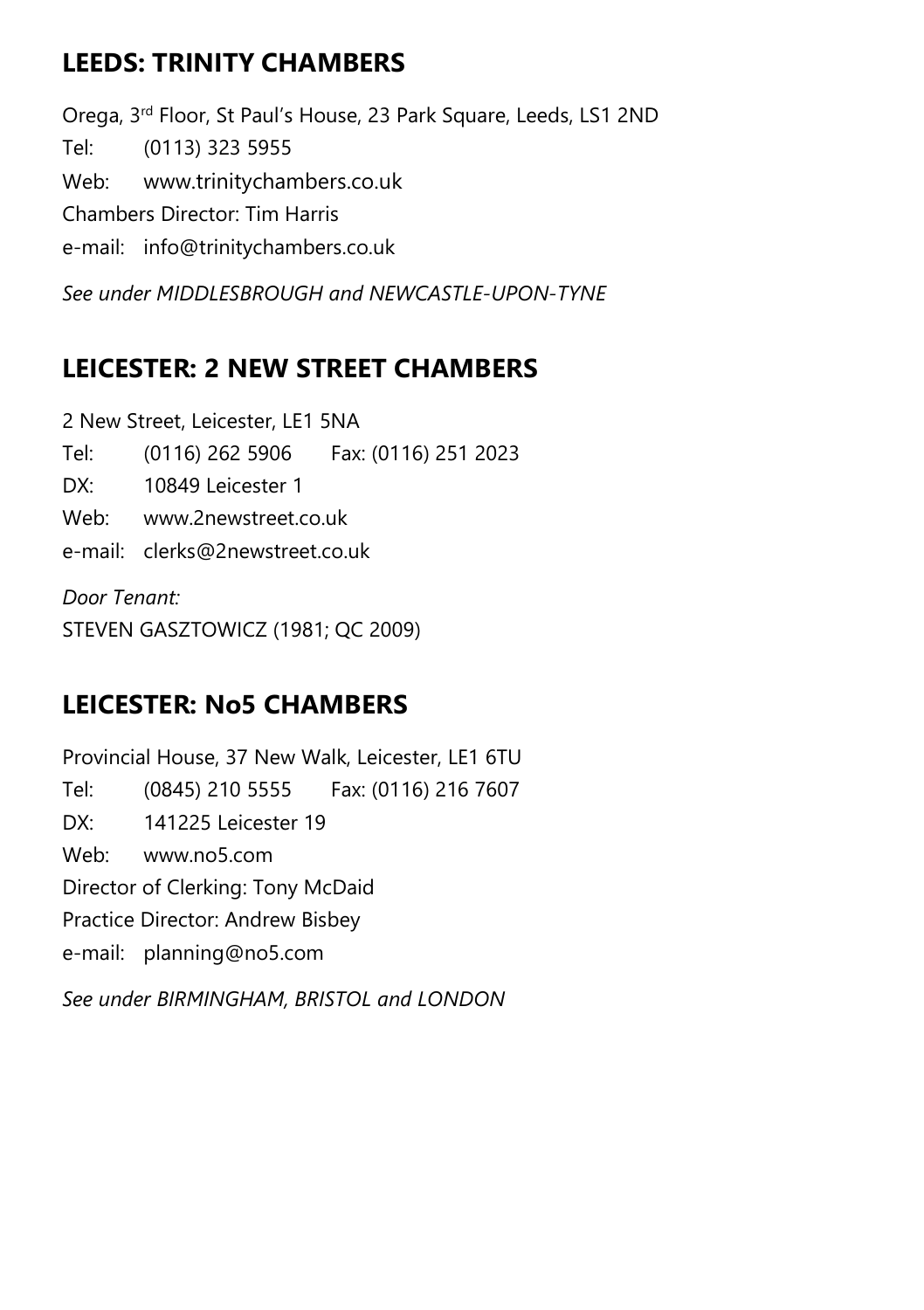## LEWES: WESTGATE CHAMBERS

64 High Street, Lewes, BN7 1XG Tel: (01273) 480 510 Fax: (01273) 483 179 DX: 50250 Lewes 4 Web: www.westgate-chambers.co.uk e-mail: civil@westgate-chambers.co.uk ANDREW JUDGE (1986)

## LIVERPOOL: EXCHANGE CHAMBERS

One Derby Square, Liverpool, L2 9XX Tel: (0151) 236 7747 Fax: (0151) 236 3433 DX: 14207 Liverpool Web: www.exchangechambers.co.uk e-mail: info@exchangechambers.co.uk See under LEEDS and MANCHESTER

## LONDON: 33 BEDFORD ROW

33 Bedford Row, London, WC1R 4JH Tel: (020) 7242 6476 Fax: (020) 7831 6065 DX: 75 Chancery Lane Web: www.33bedfordrow.co.uk Clerk: Mark Byrne e-mail: clerks@33bedfordrow.co.uk KEVIN LEIGH (1986)

PHILIP WILLIAMS (2005) MAURICE O'CARROLL (2019)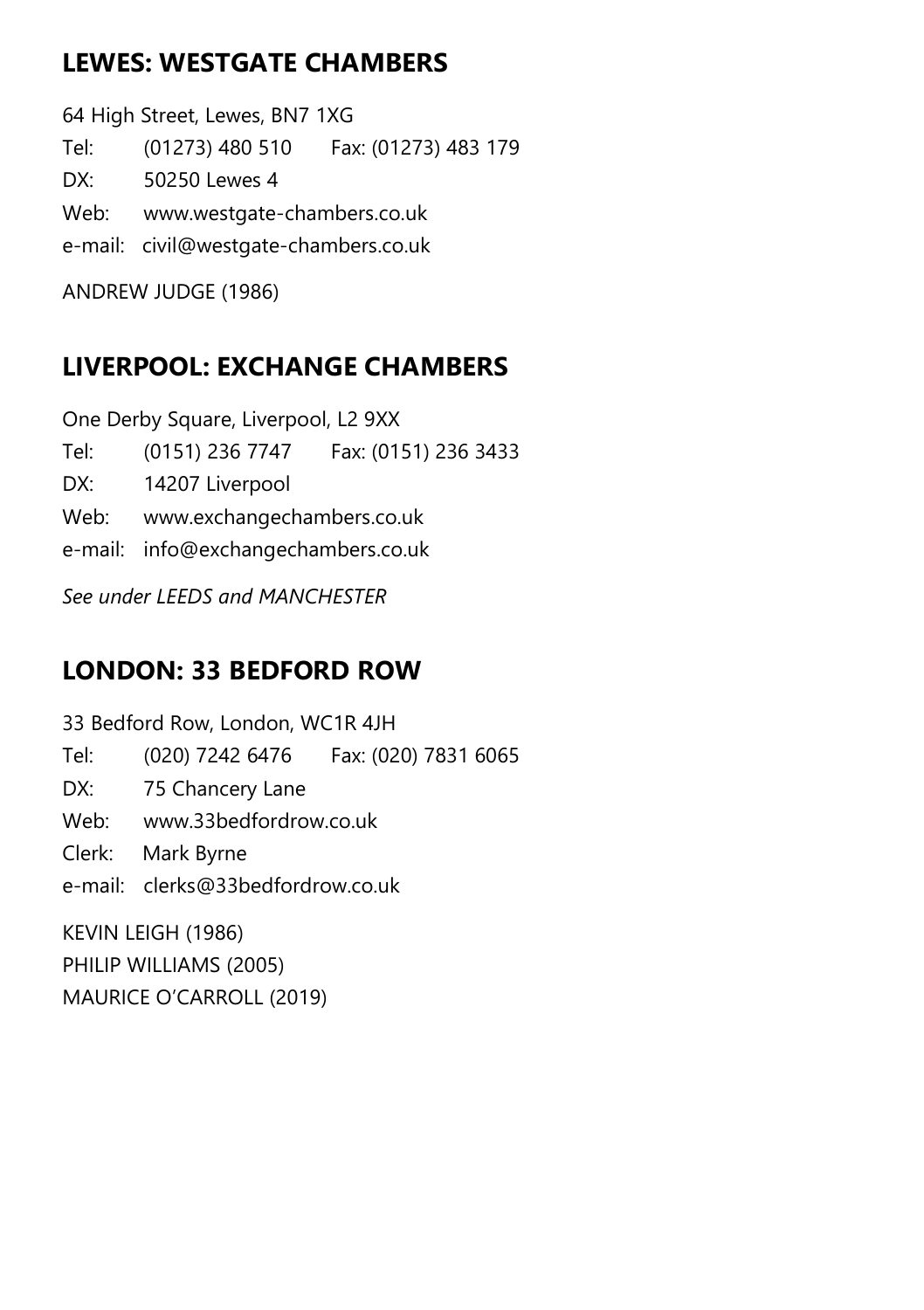## LONDON: 42 BEDFORD ROW

42 Bedford Row, London, WC1R 4LL

- Tel: (020) 7831 0222
- DX: 201 London
- Web: www.42br.com
- Clerk: Steve Sheridan
- e-mail: clerks@42br.com

MICHAEL DAICHES (1977)

## LONDON: BLACKSTONE CHAMBERS

Blackstone House, Temple, London, EC4Y 9BW Tel: (020) 7583 1770 Fax: (020) 7822 7350 DX: LDE 281 Web: www.blackstonechambers.com Clerk: Gary Oliver e-mail: clerks@blackstonechambers.com JOHN HOWELL (1979; QC 1993)

## LONDON: CLERKSROOM

G.04, 160 Fleet Street, London, EC4A 2DQ

Tel: (020) 3150 2242

- DX: 97188 Taunton Blackbrook
- Web: www.clerksroom.com

e-mail: mail@clerksroom.com

JACQUELINE RUBENS (1989) SIMON BELL (2003)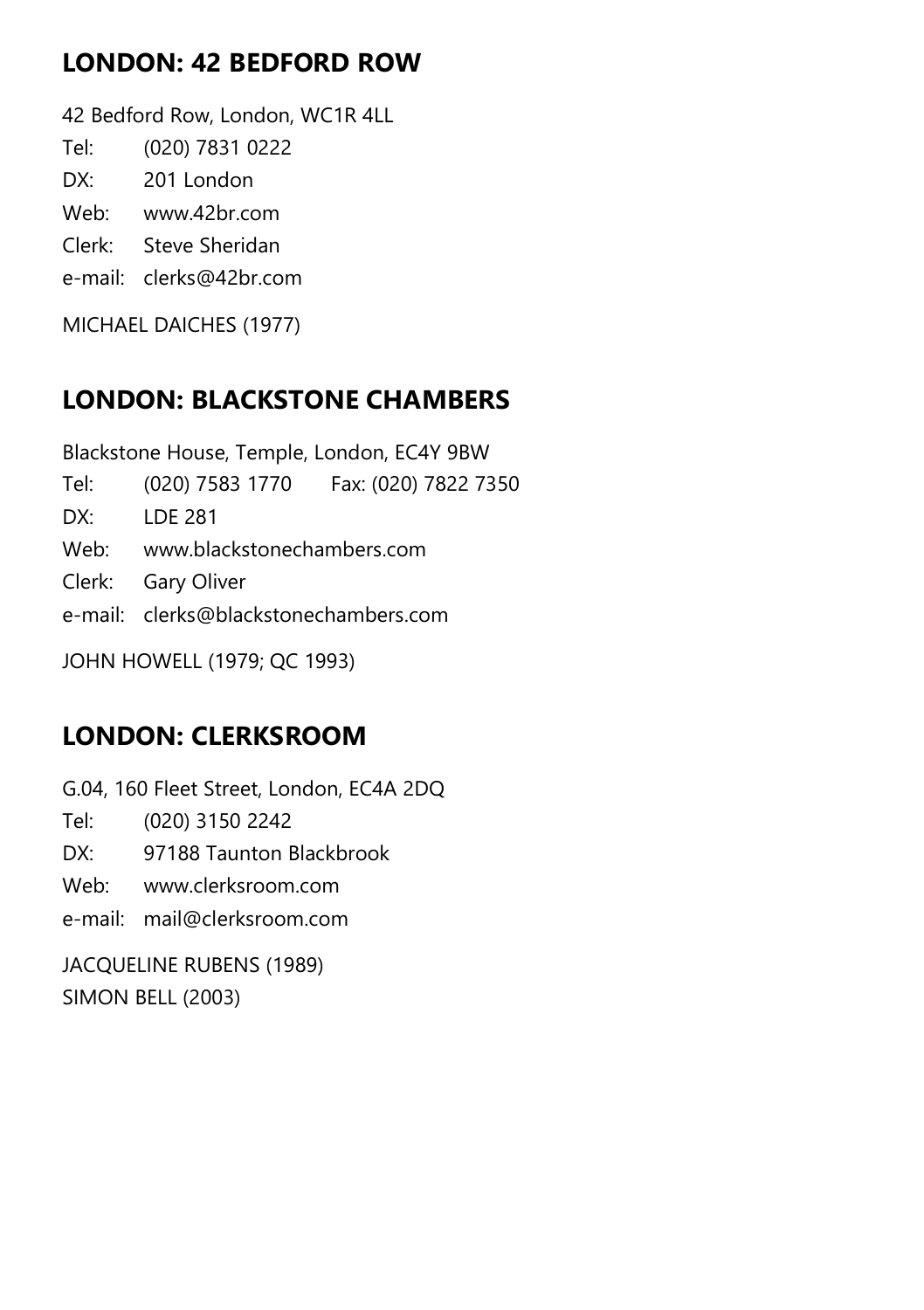## LONDON: CORNERSTONE BARRISTERS (Chambers of Philip Coppel QC and Thomas Cosgrove QC)

2-3 Gray's Inn Square, London, WC1R 5JH Tel: (020) 7242 4986 Fax: (020) 7405 1166 DX: 316 LDE (Chancery Lane) Web: www.cornerstonebarristers.com Senior Clerk: Elliot Langdorf e-mail: clerks@cornerstonebarristers.com

#### See under BIRMINGHAM and CARDIFF

JAMES FINDLAY (1984; QC 2008, Scotland: 2008; QC 2017) STEVEN GASZTOWICZ (1981; QC 2009) PHILIP KOLVIN (1985; QC 2009) PHILIP COPPEL (1994; QC 2009) MICHAEL BEDFORD (1985; QC 2016) RICHARD GROUND (1994; QC 2016) LISA BUSCH (2000; QC 2016) PAUL SHADAREVIAN (1984; QC 2017) THOMAS COSGROVE (1994; QC 2017) ESTELLE DEHON (2006; QC 2022) IAN ALBUTT (1981) JONATHAN CLAY (1990) ROBIN GREEN (1992) HARRIET TOWNSEND (1992) EDWARD GRANT (1994) MARTIN EDWARDS (1995) (formerly Solicitor) MICHAEL PAGET (1995) WAYNE BEGLAN (1996) DAVID LINTOTT (1996) ASITHA RANATUNGA (2001) JOSEF CANNON (2002) EMMALINE LAMBERT (2003) CLARE PARRY (2005) RYAN KOHLI (2006) ROBERT WILLIAMS (2008) EMMA DRING (2009)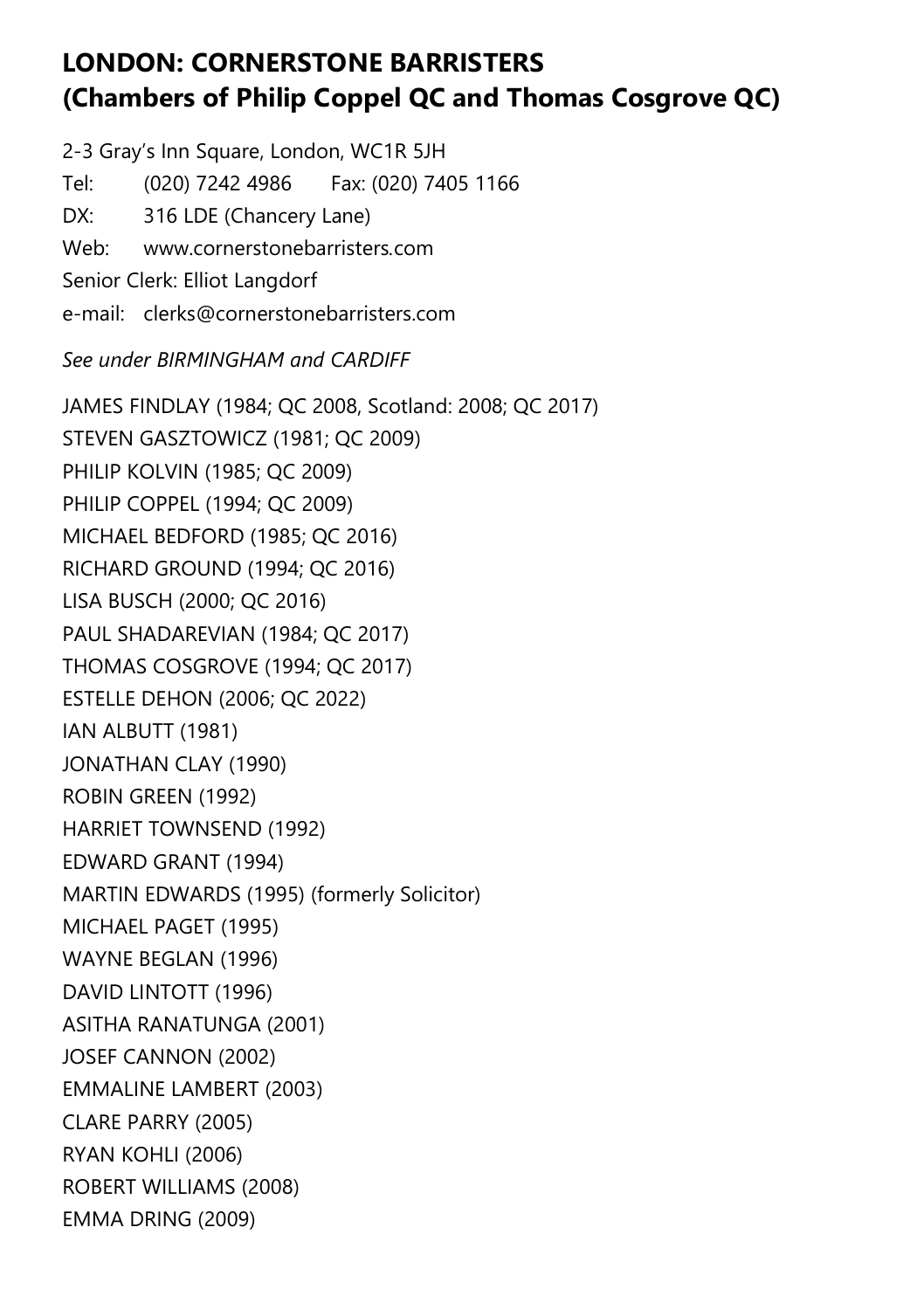RUCHI PAREKH (2010) JACK PARKER (2011) DR ASHLEY BOWES (2013) BEN DU FEU (2013) JOHN FITZSIMONS (2016) ISABELLA BUONO (2017) DR ALEX WILLIAMS (2017) ROWAN CLAPP (2018) JACK BARBER (2019) VERITY BELL (2020)

#### LONDON: 1 CROWN OFFICE ROW

1 Crown Office Row, Temple, London, EC4Y 7HH Tel: (020) 7797 7500 DX: LDE 1020 Web: www.1cor.com Clerk: Matthew Phipps e-mail: london@1cor.com

See under BRIGHTON

Door Tenant: EDITE LIGERE (2000)

## LONDON: 39 ESSEX CHAMBERS (Chambers of Richard Harwood QC and Charles Cory-Wright QC)

81 Chancery Lane, London, WC2A 1DD Tel: (020) 7832 1111 Fax: (020) 7353 3978 DX: London / Chancery Lane 298 Web: www.39essex.com Senior Clerk: Michael Kaplan e-mail: michael.kaplan@39essex.com Deputy Senior Clerk: Andrew Poyser e-mail: andrew.poyser@39essex.com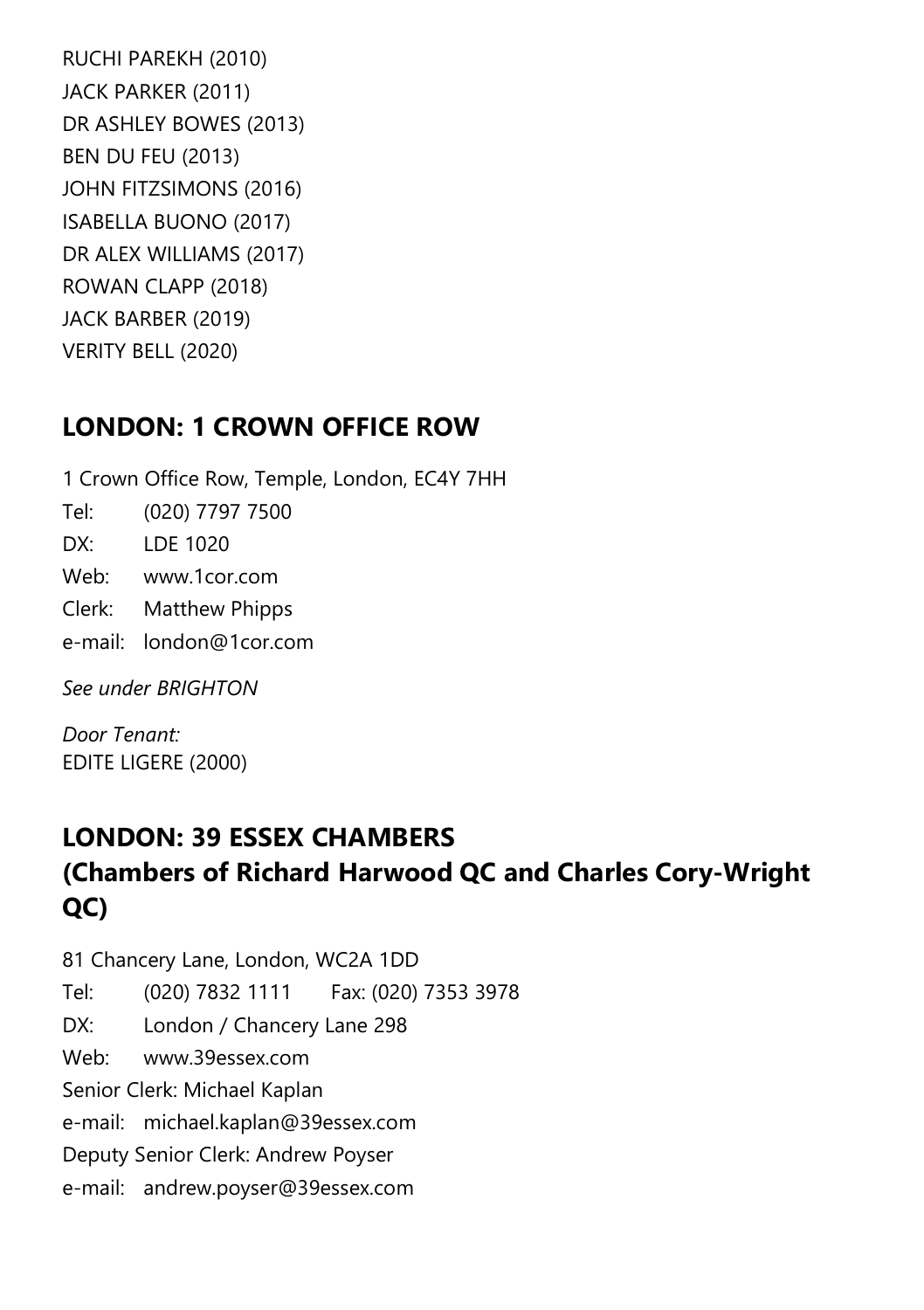#### See under MANCHESTER

MATTHEW HORTON (1969; QC 1989) BRIAN ASH (1975; QC 1990) NIGEL PLEMING (1971; QC 1992) JOHN STEEL (1978; QC 1993) WILLIAM NORRIS (1974; QC 1997) PETER VILLAGE (1983; QC 2002) THOMAS HILL (1988; QC 2009) STEPHEN TROMANS (1999; QC 2009) (formerly Solicitor) PAUL STINCHCOMBE (1985; QC 2011) JAMES STRACHAN (1988; QC 2013) RICHARD HARWOOD (1993; QC 2013) ANDREW TABACHNIK (1991; QC 2017) RICHARD WALD (1997; QC 2020) JOHN PUGH-SMITH (1977) CELINA COLQUHOUN (1990) CHRISTIAAN ZWART (1997) COLIN THOMANN (1999) JAMES BURTON (2001) JUAN LOPEZ (2002) CAROLINE ALLEN (2005) ANDREW DEAKIN (2006) NED HELME (2006) CATHERINE DOBSON (2009) ROSE GROGAN (2010) VICTORIA HUTTON (2011) DANIEL STEDMAN JONES (2011) JONATHAN DARBY (2012) KATHERINE BARNES (2014)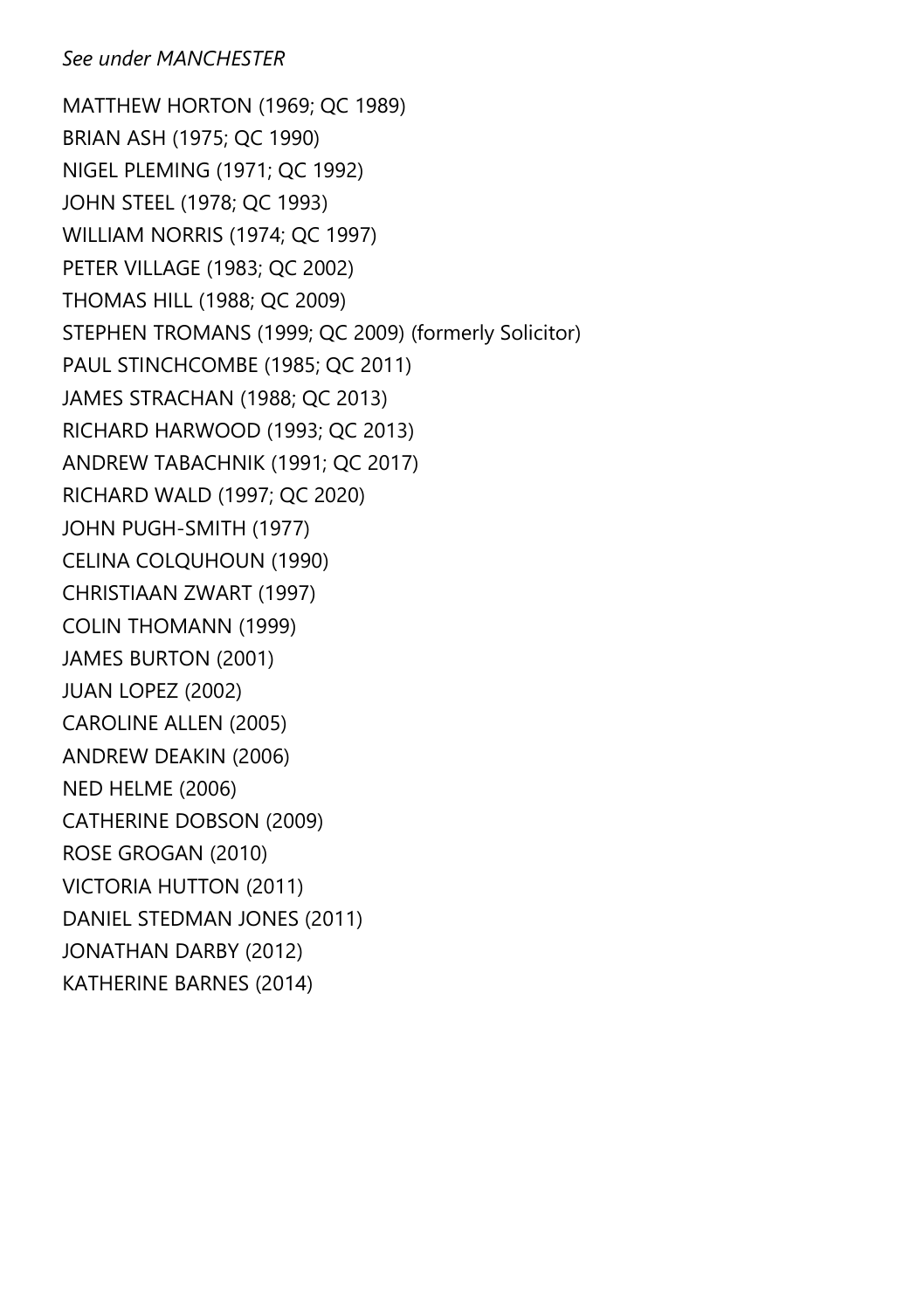## LONDON: FALCON CHAMBERS

Falcon Court, London, EC4Y 1AA Tel: (020) 7353 2484 Fax: (020) 7353 1261 DX: 408 London / Chancery Lane Web: www.falcon-chambers.co.uk Senior Clerk: Johnathan Stannard e-mail: clerks@falcon-chambers.com

JONATHAN KARAS (1986; QC 2006) BARRY DENYER-GREEN (1972)

## LONDON: FRANCIS TAYLOR BUILDING (Chambers of Andrew Tait QC)

Francis Taylor Building, Temple, London, EC4Y 7BY Tel: (020) 7353 8415 Fax: (020) 7353 7622  $DX$ : 402 LDF Web: www.ftbchambers.co.uk Senior Clerk: Paul Coveney e-mail: clerks@ftbchambers.co.uk RICHARD PHILLIPS (1970; QC 1990) ROBERT McCRACKEN (1973; QC 2003) ANDREW TAIT (1981; QC 2003) MICHAEL HUMPHRIES (1982; QC 2003) GERALD GOURIET (1974; QC 2006) MORAG ELLIS (1984; QC 2006) CRAIG HOWELL WILLIAMS (1983; QC 2009) RICHARD GLOVER (1984; QC 2009) SIMON BIRD (1987; QC 2009) DOUGLAS EDWARDS (1992; QC 2010) GREGORY JONES (1991; QC 2011; Ireland 1998; Northern Ireland 2008) SUZANNE ORNSBY (1986; QC 2012) JAMES PEREIRA (1996; QC 2014) SAIRA KABIR SHEIKH (2000; QC 2014) ANDREW FRASER-URQUHART (1993; QC 2015) HEREWARD PHILLPOT (1997; QC 2015)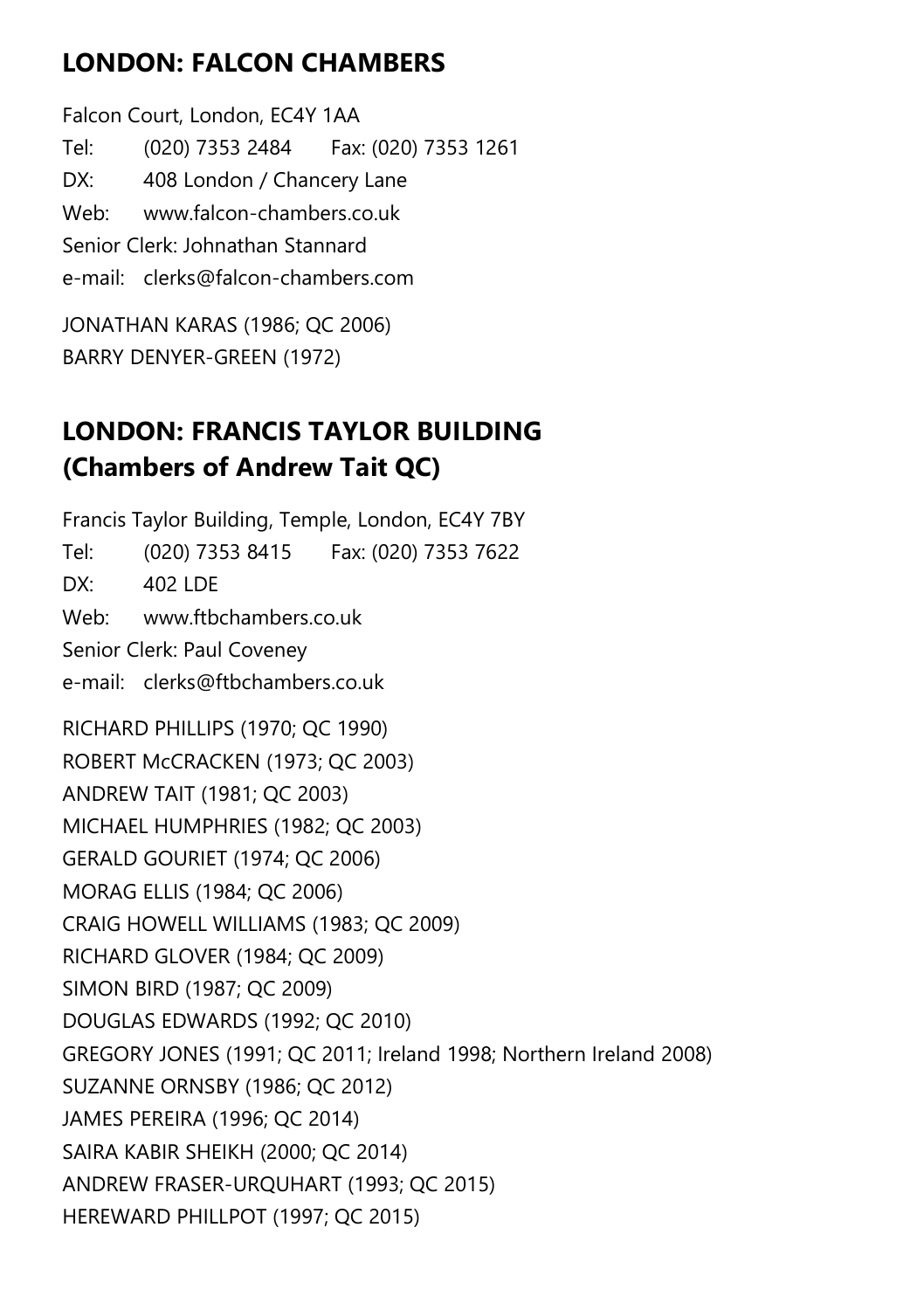ALEXANDER BOOTH (2000; QC 2016) JEREMY PHILLIPS (2004; QC 2018) (formerly Solicitor) MELISSA MURPHY (2001; QC 2022) PHILIP PETCHEY (1976) TIMOTHY COMYN (1980) MEYRIC LEWIS (1986) GARY GRANT (1994) EMYR JONES (1999) KATE OLLEY (1999) JEREMY PIKE (2001) RICHARD HONEY (2003; Northern Ireland 2013) JOHN JOLLIFFE (2005) PAVLOS ELEFTHERIADIS (2006) MARK WESTMORELAND SMITH (2006) CAIN ORMONDROYD (2007) REBECCA CLUTTEN (2008) HUGH FLANAGAN (2008) ANNABEL GRAHAM PAUL (2008) ISABELLA TAFUR (2009) NED WESTAWAY (2009) DAVID GRAHAM (2010) MICHAEL FRY (2011) GEORGE MACKENZIE (2011) ALEXANDER GREAVES (2012) CAROLINE DALY (2013) CHARLES FORREST (2014) MERROW GOLDEN (2014) HORATIO WALLER (2014) DAISY NOBLE (2015) CHARLIE MERRETT (2016) MICHAEL BRETT (2017) ESTHER DRABKIN-REITER (2017) CONOR FEGAN (2018) MICHAEL RHIMES (2019) JONATHAN WELCH (2019) FLORA CURTIS (2021)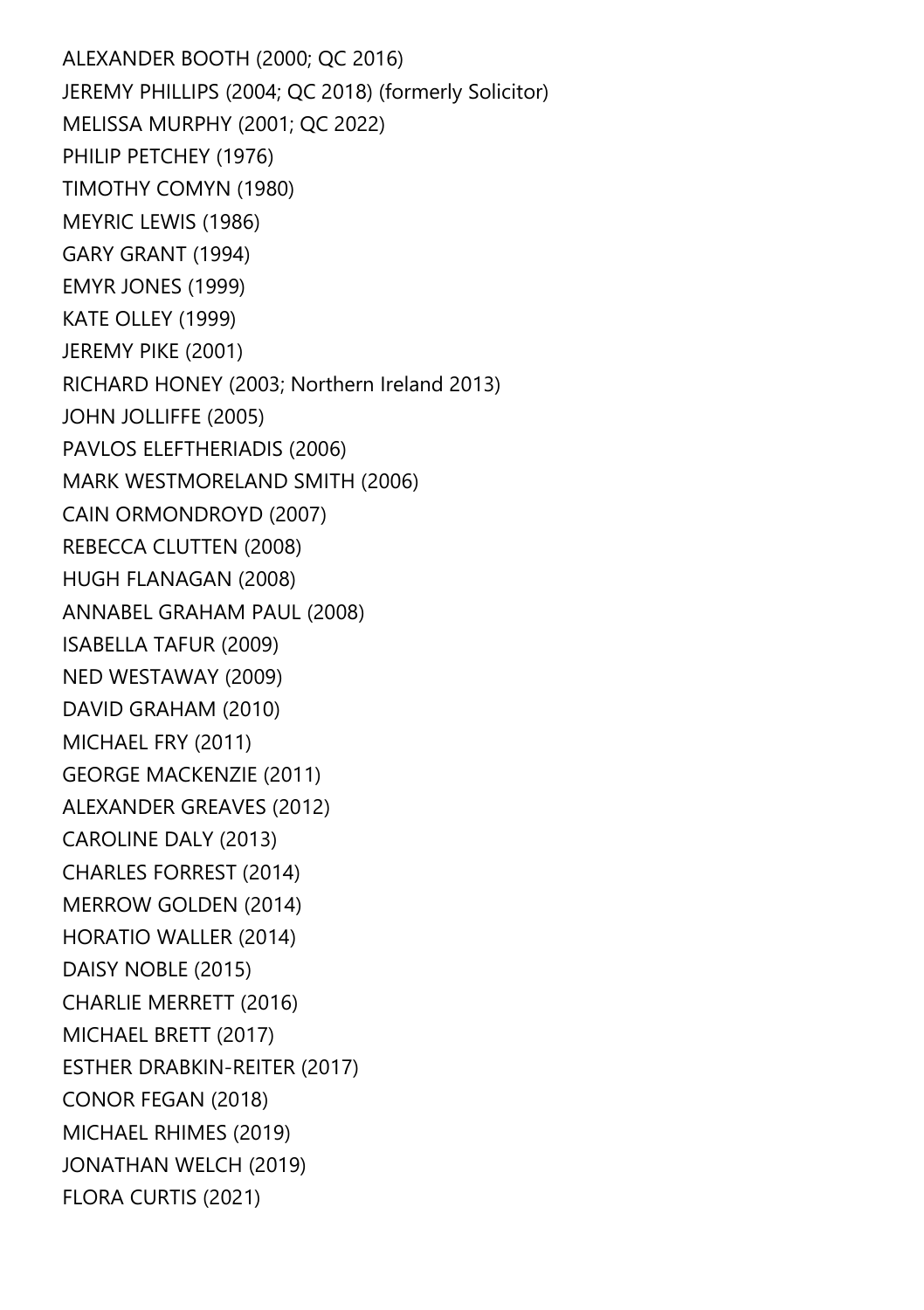#### LONDON: GARDEN COURT CHAMBERS

57-60 Lincoln's Inn Fields, London, WC2A 3LJ Tel: (020) 7993 7600 Fax: (020) 7993 7700 DX: 34 Chancery Lane Web: www.gardencourtchambers.co.uk Clerk: Emma Manning e-mail: info@gclaw.co.uk MARC WILLERS (1987; QC 2014) STEPHEN COTTLE (1984) TIMOTHY BALDWIN (2001) IRENA SABIC (2002) MUKHTIAR SINGH (2011)

ELLA GUNN (2018)

## LONDON: 4-5 GRAY'S INN SQUARE (Chambers of Timothy Straker QC and Satinder Hunjan QC)

4-5 Gray's Inn Square, London, WC1R 5AH Tel: (020) 7404 5252 DX: 1029 LDE Web: www.4-5.co.uk Senior Clerk: Tom Grove e-mail: clerks@4-5.co.uk TIMOTHY STRAKER (1977; QC 1996)

MICHAEL JEFFERIS (1976) TOBY DAVEY (1977) JOHN BARRETT (1982) SAPPHO DIAS (1982) SIMON RANDLE (1982) JONATHAN POWELL (1984) IAIN COLVILLE (1989) DILPREET DHANOA (2009) SALMAAN HASSANALLY (2017) SIAN McGIBBON (2017)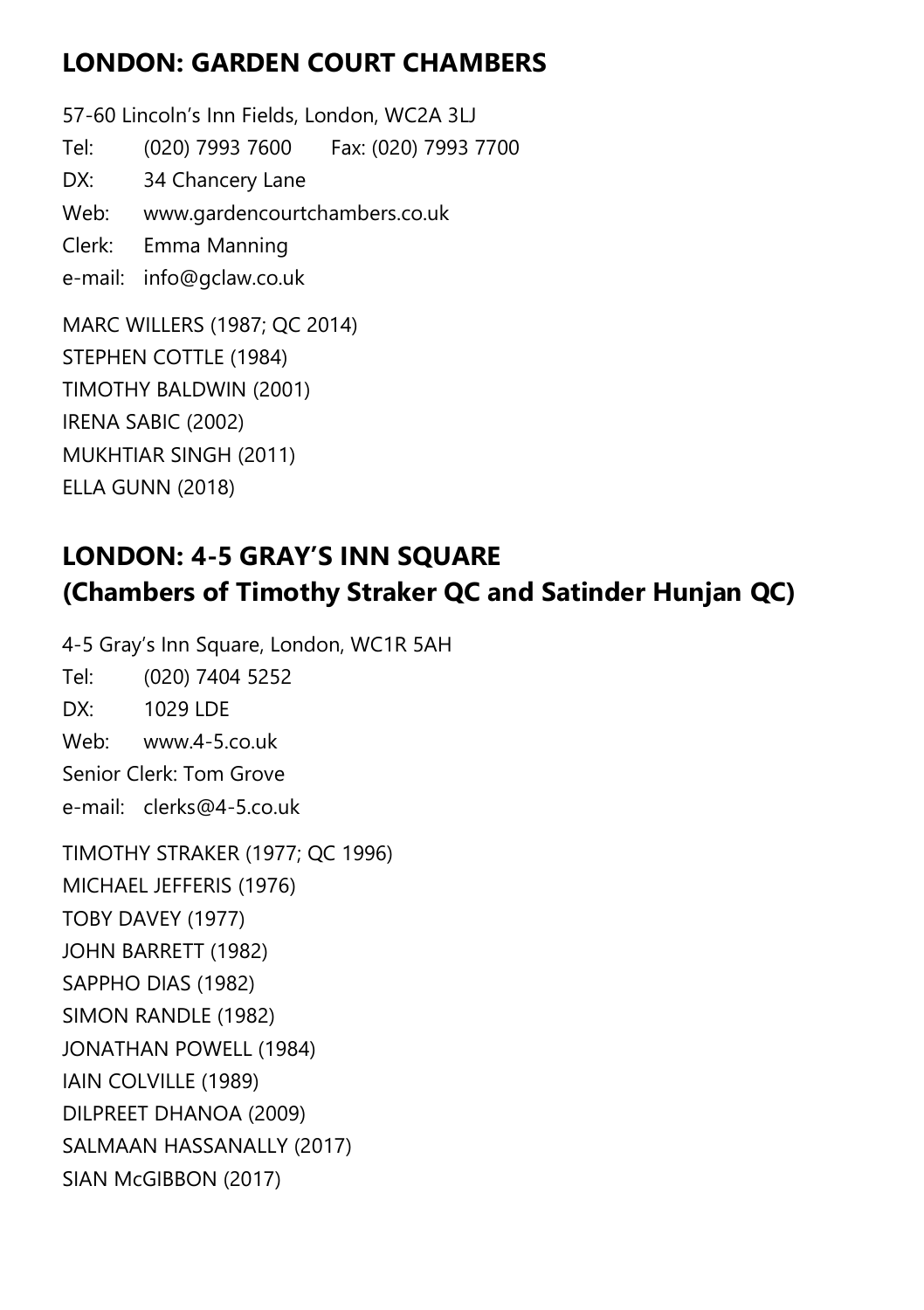## LONDON: GUILDHALL CHAMBERS

Central Court, 25 Southampton Buildings, London, WC2A 1AL Tel: (020) 3709 9100 Web: www.guildhallchambers.co.uk Senior Practice Manager: Lucy Northeast e-mail: clerks@guildhallchambers.co.uk See under BRISTOL

## LONDON: HENDERSON CHAMBERS

2 Harcourt Buildings, Temple, London, EC4Y 9DB Tel: (020) 7583 9020 Fax: (020) 7583 2686 DX: LDE 1039 Chancery Lane Web: www.hendersonchambers.co.uk Clerk: John White e-mail: clerks@hendersonchambers.co.uk LAWRENCE WEST (1979; QC 2003) RHODRI WILLIAMS (1987; QC 2010)

## LONDON: IPOS MEDITATION

International Dispute Resolution Centre (IDRC), 70 Fleet Street, London, EC4Y 1EU

- Tel: (0330) 060 7930
- Web: www.mediate.co.uk
- Clerk: Joanne Claypole
- e-mail: info@mediate.co.uk

HARRY SPURR (2001)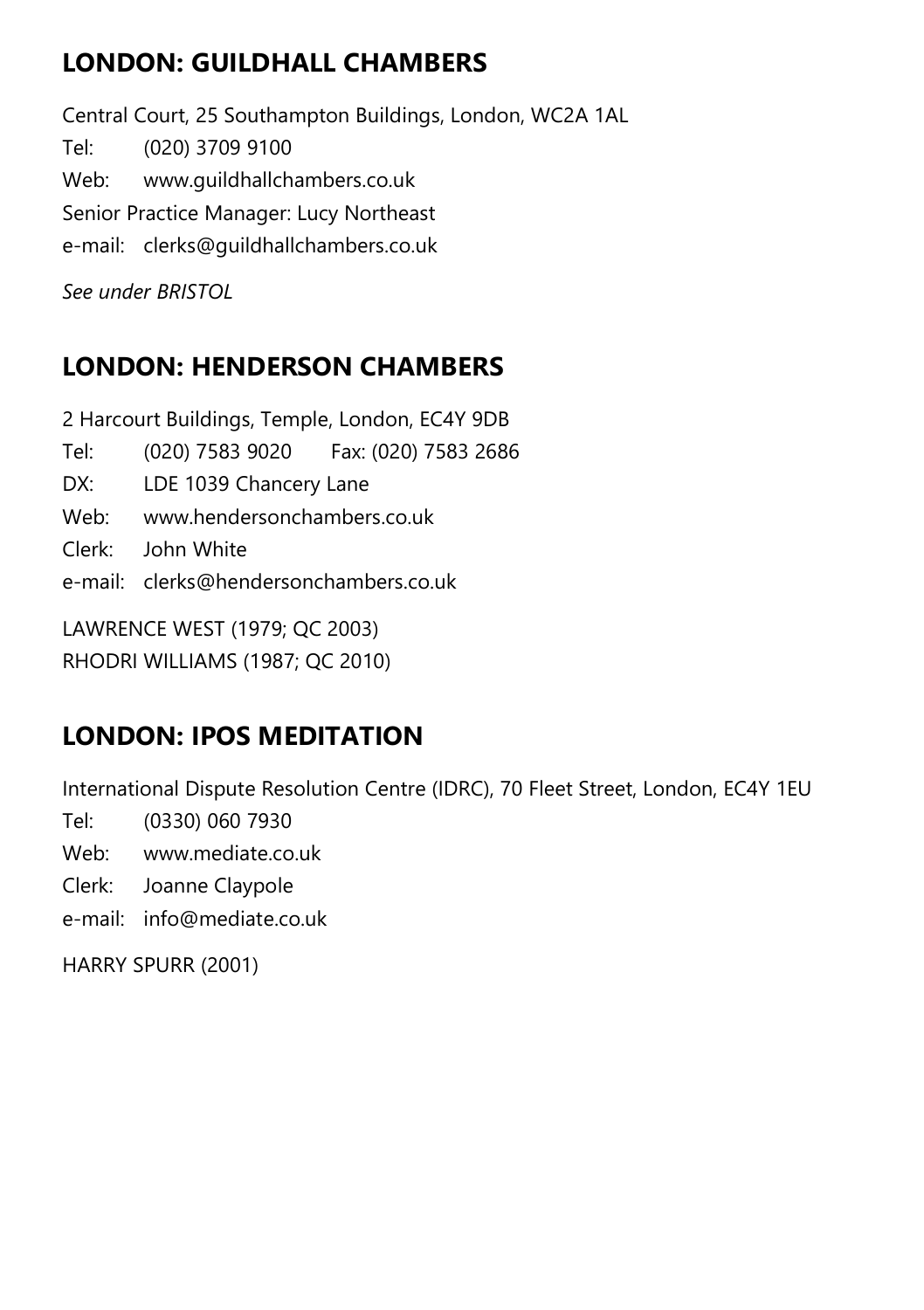## LONDON: KEATING CHAMBERS

15 Essex Chambers, London, WC2R 3AA Tel: (020) 7544 2600 Fax: (020) 7544 2700 DX: LDE 1045 Web: www.keatingchambers.com Director of Clerking: Declan Redmond e-mail: clerks@keatingchambers.com CHARLES BANNER (2004; QC 2019)

WEN JIN TEH (2020)

## LONDON: 9 KING'S BENCH WALK

9 King's Bench Walk, Temple, London, EC4Y 7DX Tel: (020) 7353 9564 Fax: (020) 7353 7943 DX: 118 Chancery Lane Web: www.9kbw.com e-mail: clerks@9kbw.com

DAVID MARTIN (2009)

PAUL GREATOREX (1999)

## LONDON: 11 KING'S BENCH WALK (Chambers of James Goudie QC and Daniel Stilitz QC)

11 King's Bench Walk, Temple, London, EC4Y 7EQ Tel: (020) 7632 8500 Fax: (020) 7583 9123 DX: LDE 368 Web: www.11kbw.com Senior Clerks: Lucy Barbet and Mark Dann Director of Business Development: Andrea Kennedy e-mail: clerksroom@11kbw.com JAMES GOUDIE (1970; QC 1984) NIGEL GIFFIN (1986; QC 2003) JANE OLDHAM (1985) ANDREW SHARLAND (1996; QC 2018)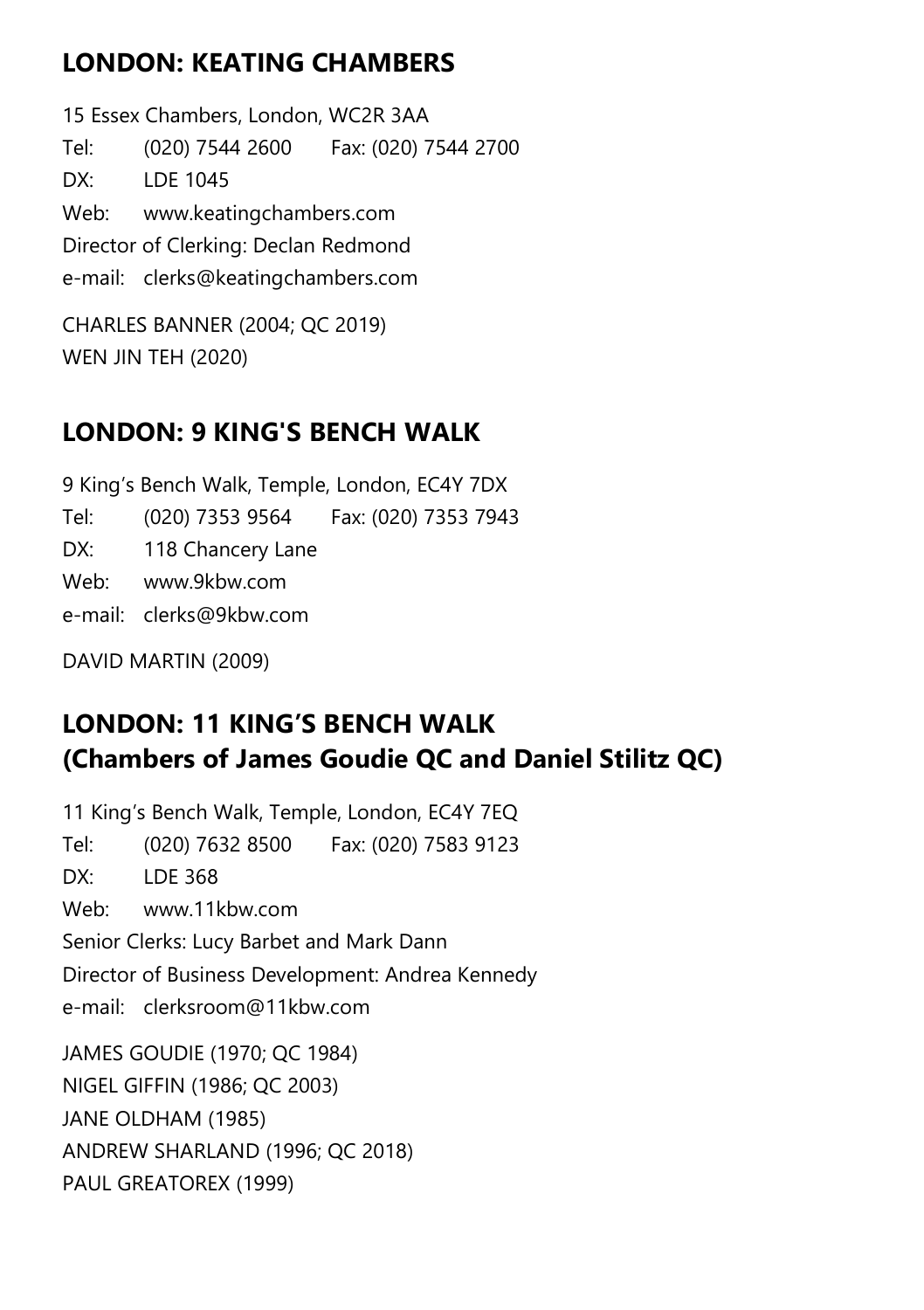#### LONDON: LANDMARK CHAMBERS (Chambers of Paul Brown QC and Rupert Warren QC)

180 Fleet Street, London, EC4A 2HG Tel: (020) 7430 1221 Fax: (020) 7421 6060 DX: 1042 Chancery Lane Web: www.landmarkchambers.co.uk Chief Clerk: Ben Connor e-mail: clerks@landmarkchambers.co.uk

#### See under BIRMINGHAM

RICHARD DRABBLE (1975; QC 1995) WILLIAM HICKS (1975; QC 1995) JOHN MALE (1976; QC 2000) DAVID ELVIN (1983; QC 2000) TIMOTHY CORNER (1981; QC 2002) RUSSELL HARRIS (1986; QC 2003) TIMOTHY MOULD (1987; QC 2006) NEIL CAMERON (1982; QC 2009) PAUL BROWN (1991; QC 2009) JOHN LITTON (1989; QC 2010) RUPERT WARREN (1994; QC 2012) SASHA WHITE (1991; QC 2013) CHRISTOPHER BOYLE (1994; QC 2013) JAMES MAURICI (1996; QC 2013) REUBEN TAYLOR (1990; QC 2014) DAVID FORSDICK (1993; QC 2014) DANIEL KOLINSKY (1998; QC 2015) MATTHEW REED (1995; QC 2017) GRAEME KEEN (1995; QC 2018) ROBERT WALTON (1999; QC 2019) TIM BULEY (2000; QC 2019) SCOTT LYNESS (1996; QC 2020) CARINE PATRY (1999; QC 2022) EIAN CAWS (1974) CHRISTOPHER LEWSLEY (1976) SIMON PICKLES (1978)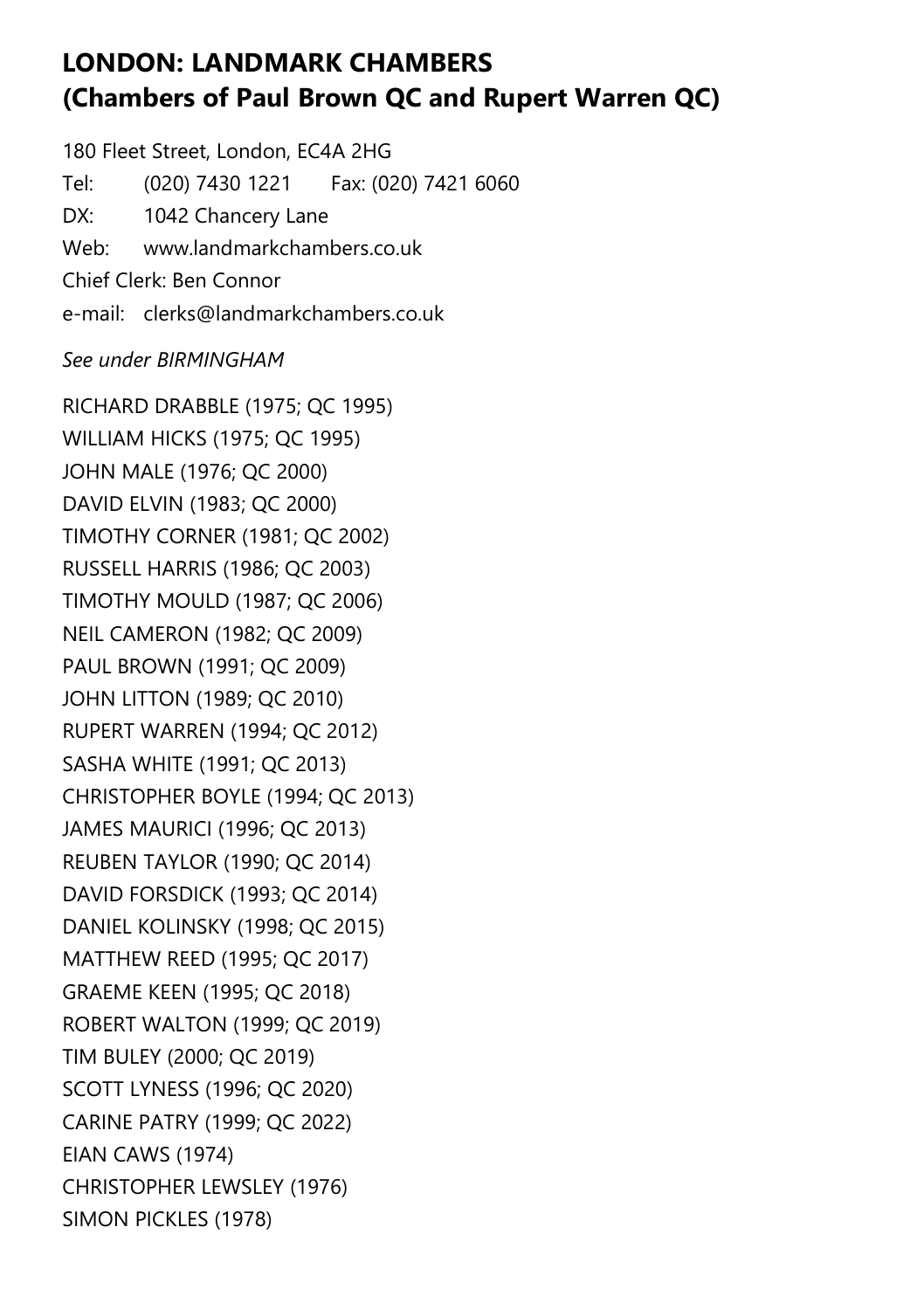DAVID SMITH (1980) STEPHEN MORGAN (1983) CHRISTOPHER JACOBS (1994) STEPHEN WHALE (1999) JENNY WIGLEY (2000) GUY WILLIAMS (2000) ALEXANDER GOODMAN (2003) SASHA BLACKMORE (2005) RICHARD MOULES (2005) JACQUELINE LEAN (2007) RICHARD TURNEY (2007) ZACK SIMONS (2009) ANDREW BYASS (2010) ANDREW PARKINSON (2010) HEATHER SARGENT (2011) MATTHEW DALE-HARRIS (2012) MATTHEW FRASER (2013) LUKE WILCOX (2013) ANJOLI FOSTER (2014) KATHARINE ELLIOT (2016) BEN FULLBROOK (2016) NICK GRANT (2016) KIMBERLEY ZIYA (2018) GEORGINA FENTON (2019) CHARLES BISHOP (2020)

Door Tenant: PAUL G TUCKER (1990; QC 2010)

#### LONDON: MARTHA GREKOS LEGAL CONSULTANCY LIMITED

5 Chancery Lane, London, WC2A 1LG Tel: 07815 052 001 Web: www.marthagrekos.co.uk e-mail: martha@marthagrekos.co.uk

MARTHA GREKOS (2000)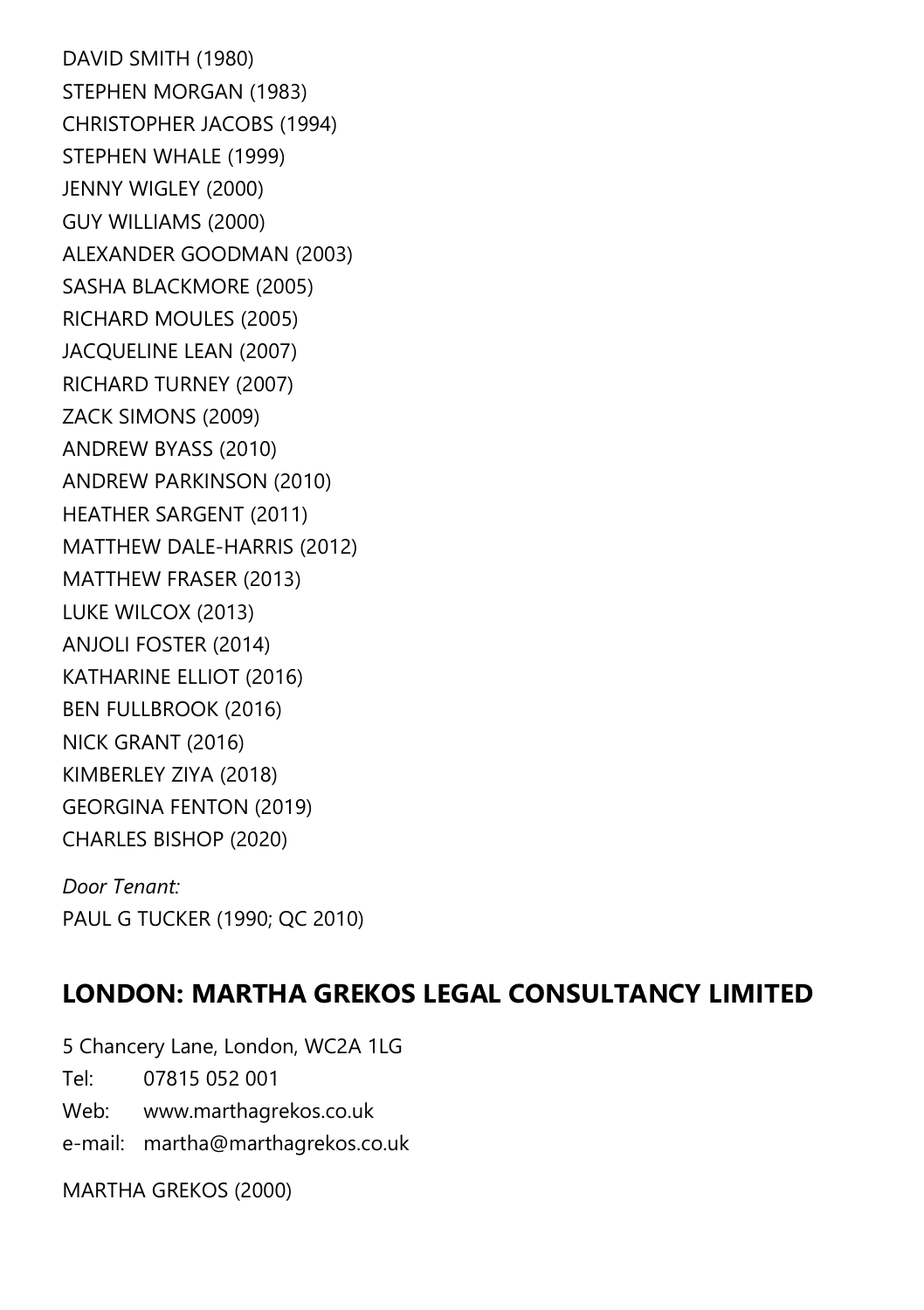## LONDON: MATRIX CHAMBERS

Griffin Building, Gray's Inn, London, WC1R 5LN Tel: (020) 7404 3447 Fax: (020) 7404 3448 DX: 400 Chancery Lane, London Web: www.matrixlaw.co.uk Senior Practice Manager: Elizabeth Bousher e-mail: matrix@matrixlaw.co.uk DAVID WOLFE (1992; QC 2012)

SARAH HANNETT (2003) CHRISTOPHER BUTTLER (2004) TOBY FISHER (2008) SARAH SACKMAN (2008)

## LONDON: 4 NEW SQUARE

4 New Square, Lincoln's Inn, London, WC2A 3RJ Tel: (020) 7822 2000 Fax: (020) 7822 2001 DX: 1041 London Chancery Lane Web: www.4newsquare.co.uk Senior Clerk: Lizzy Wiseman e-mail: barristers@4newsquare.com JUSTIN FENWICK (1980; QC 1993)

#### LONDON: NEW SQUARE CHAMBERS

12 New Square, Lincoln's Inn, London, WC2A 3SW

- Tel: (020) 7419 8000 Fax: (020) 7419 8050
- DX: 1056 London / Chancery Lane
- Web: www.newsquarechambers.co.uk
- Clerk: Clive Petchey
- e-mail: clerks@newsquarechambers.co.uk

GEORGE LAURENCE (1972; QC 1991)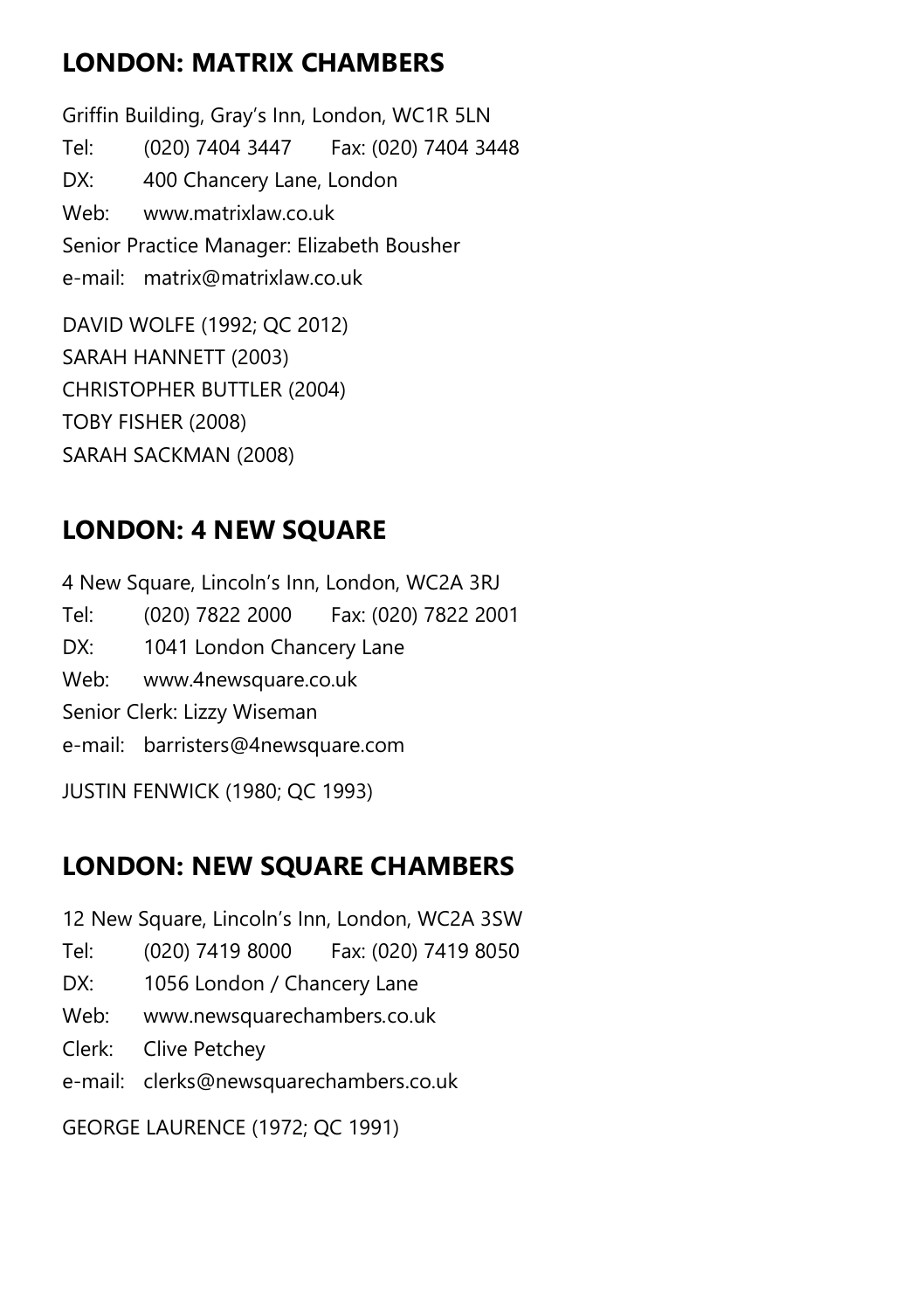## LONDON: No5 CHAMBERS

Greenwood House, 4-7 Salisbury Court, London, EC4Y 8AA Tel: (0845) 210 5555 Fax: (020) 7900 1582 DX: 449 London Chancery Lane Web: www.no5.com Director of Clerking: Tony McDaid Practice Director: Andrew Bisbey e-mail: planning@no5.com

See under BIRMINGHAM, BRISTOL and LEICESTER

CLIVE NEWBERRY (1978; QC 1993) (formerly Solicitor) RICHARD HUMPHREYS (1986; QC 2006) PAUL CAIRNES (1980; QC 2016) RICHARD KIMBLIN (1998; QC 2016) CHRISTOPHER YOUNG (1997; QC 2018) PETER GOATLEY (1992; QC 2020) (formerly Solicitor) TIM JONES (1975) HUGH RICHARDS (1992) DR SATNAM CHOONGH (1994) TIMOTHY SHEPPARD (1995) SCOTT STEMP (2000) ROWENA MEAGER (2007) JACK SMYTH (2007) LEANNE BUCKLEY-THOMSON (2009) HASHI MOHAMED (2010) THEA OSMUND SMITH (2010) JAMES CORBET BURCHER (2011) NINA PINDHAM (2012) CHRISTIAN HAWLEY (2013) HOWARD LEITHARD (2014) OLIVER LAWRENCE (2018) Door Tenant:

DOUGLAS ARMSTRONG (1999; QC 2005, Scotland: 1990; QC 2005) SUELLA BRAVERMAN (2005)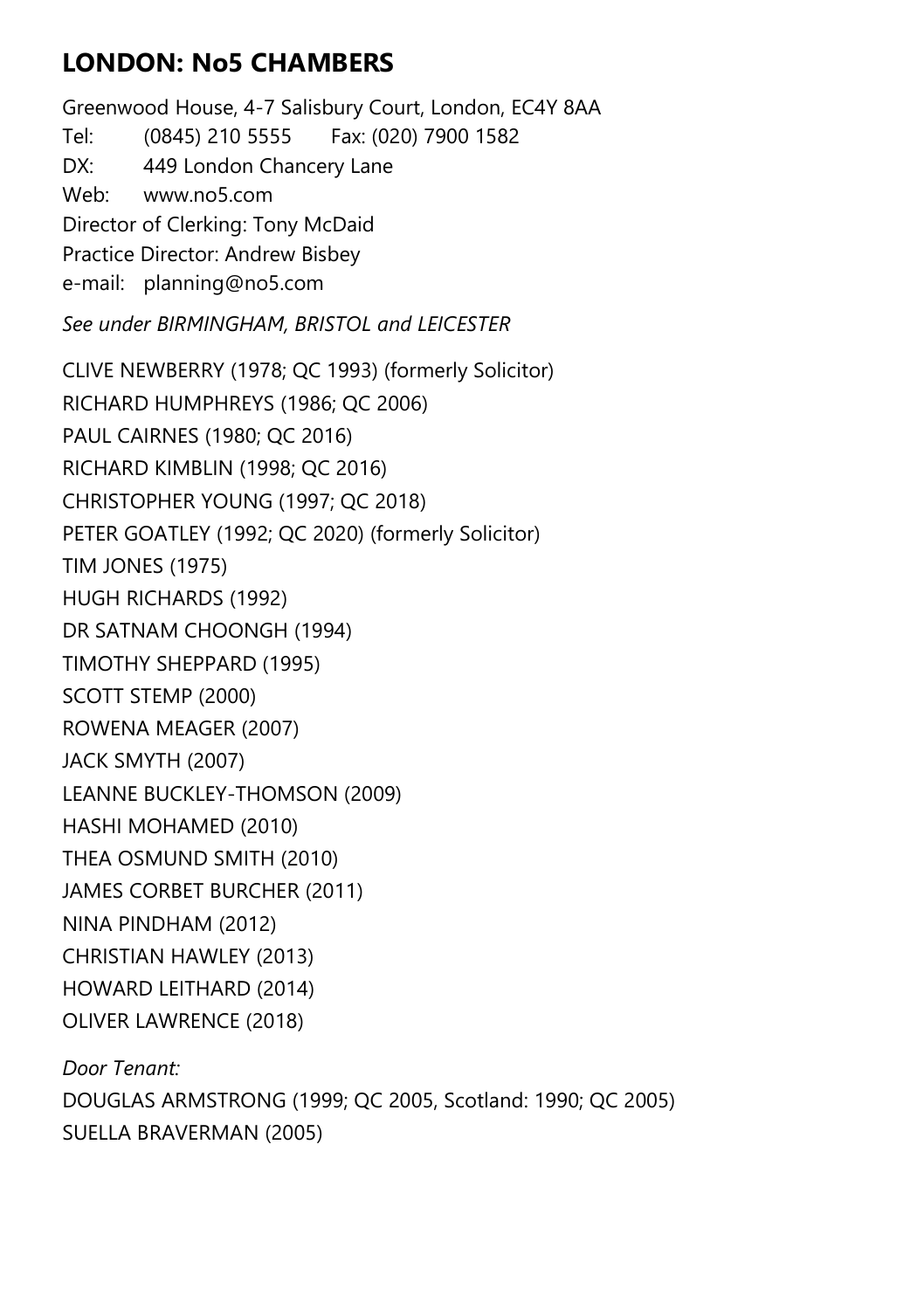## LONDON: NORMANTON CHAMBERS

218 Strand, London, WC2R 1AT Tel: (0300) 030 0218 DX: 232 Lon Chancery Lane Web: www.normantonchambers.com e-mail: clerks@normantonchambers.com See under TAUNTON

FIONA DARROCH (1994) DENIS EDWARDS (2002)

## LONDON: OLD SQUARE CHAMBERS

10-11 Bedford Row, London, WC1R 4BU Tel: (020) 7269 0300 Fax: (020) 7405 1387 DX: 1046 London / Chancery Lane Web: www.oldsquare.co.uk Clerk: William Meade e-mail: clerks@oldsquare.co.uk See under BRISTOL JOHN BATES (1973)

## LONDON: OMNIA STRATEGY LLP

30 Harcourt Street, London, W1H 4HU

- Tel: (020) 3915 6006
- Web: www.omniastrategy.com
- e-mail: info@omniastrategy.com

CHERIE BLAIR (1976; QC 1995)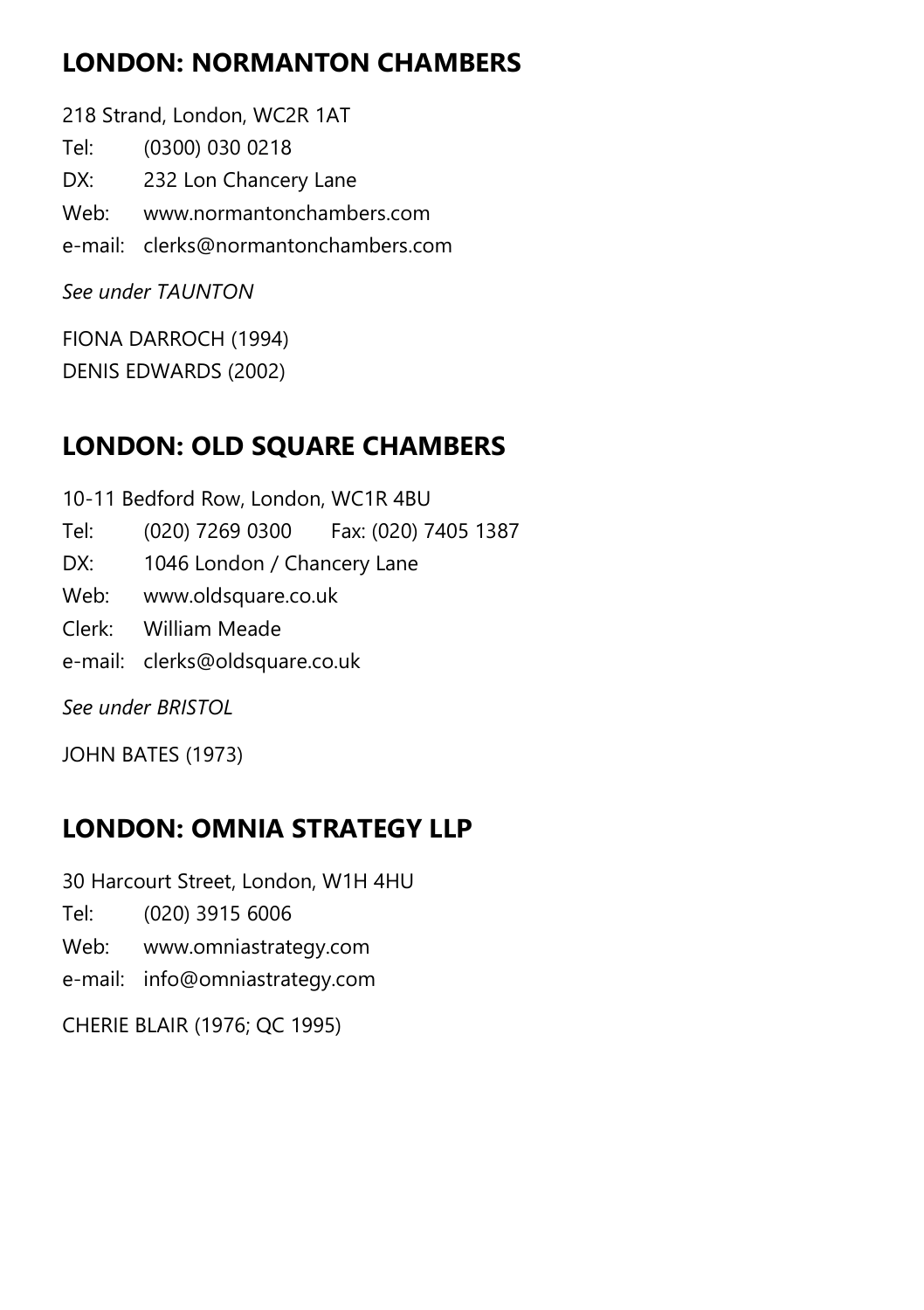## LONDON: PALLANT CHAMBERS

Central Court, 25 Southampton Buildings, London, WC2A 1AL Tel: (020) 7781 8031 Web: www.pallantchambers.co.uk e-mail: clerks@pallantchambers.co.uk

See under CHICHESTER and SOUTHAMPTON

## LONDON: RADCLIFFE CHAMBERS (Chambers of Keith Rowley QC)

11 New Square, Lincoln's Inn, London, WC2A 3QB Tel: (020) 7831 0081 Fax: (020) 7405 2560 DX: 319 London Web: www.radcliffechambers.com Senior Clerks: John Clark and Keith Nagle e-mail: clerks@radcliffechambers.com CLIVE MOYS (1998) (formerly Solicitor)

## LONDON: SIX PUMP COURT (Chambers of Stephen Hockman QC)

6 Pump Court, Temple, London, EC4Y 7AR

Tel: (020) 7797 8400 Fax: (020) 7797 8401

DX: 293 LDE

Web: www.6pumpcourt.co.uk

Clerk: Richard Constable

e-mail: richard.constable@6pumpcourt.co.uk

See under MAIDSTONE

STEPHEN HOCKMAN (1970; QC 1990) ROBERT GRIFFITHS (1974; QC 1993) RICHARD BARRACLOUGH (1980; QC 2003) DAVID TRAVERS (1981; QC 2010) MARK WATSON (1994; QC 2018) WILLIAM UPTON (1990; QC 2019)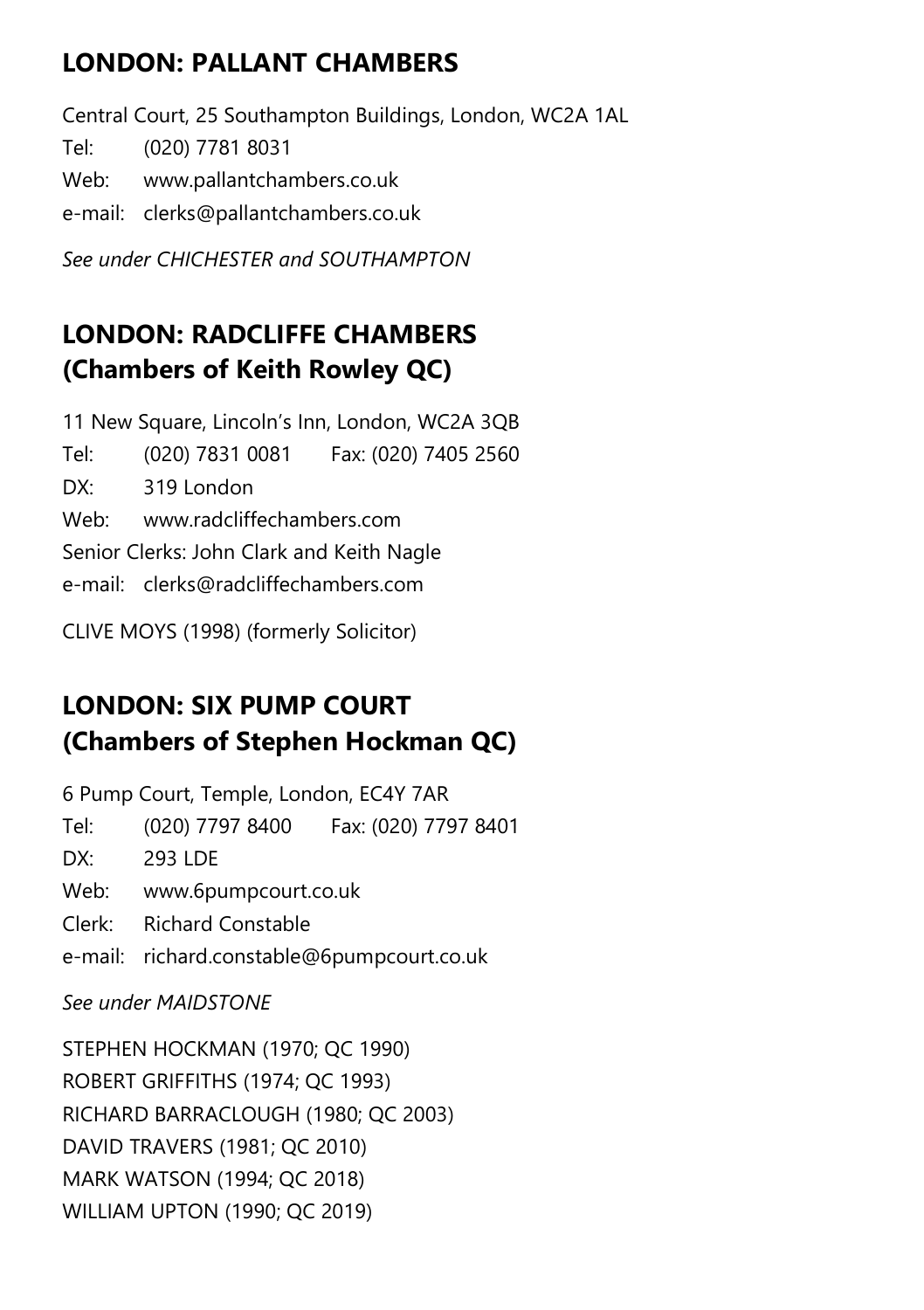CHARLES MORGAN (1978) ANNE WILLIAMS (1980) MEGAN THOMAS (1987) GORDON WIGNALL (1987) MARK BEARD (1996) RICHARD BANWELL (1998) LEE BENNETT (1998) GILES ATKINSON (2002) STUART JESSOP (2002) NICOLA STRACHAN (2006) NICHOLAS OSTROWSKI (2009) LAURA PHILLIPS (2009) MARK DAVIES (2017)

Associate Members: SIMON WOOD (2002) NOEMI BYRD (2004)

Associate Tenant: RICHARD HUMPHREYS (1986; QC 2006)

#### LONDON: THE 36 GROUP

4 Field Court, Grays Inn, London, WC1R 5EF Tel: (020) 7421 8000 DX: 360 LDE Web: www.36group.co.uk Clerk: Everton Wedderburn/George Scanlan e-mail: clerks@36civil.co.uk DAVID ALTARAS (1969)

JONATHON RUSHTON (1997)

Associate Member: MICHAEL RUDD (2002)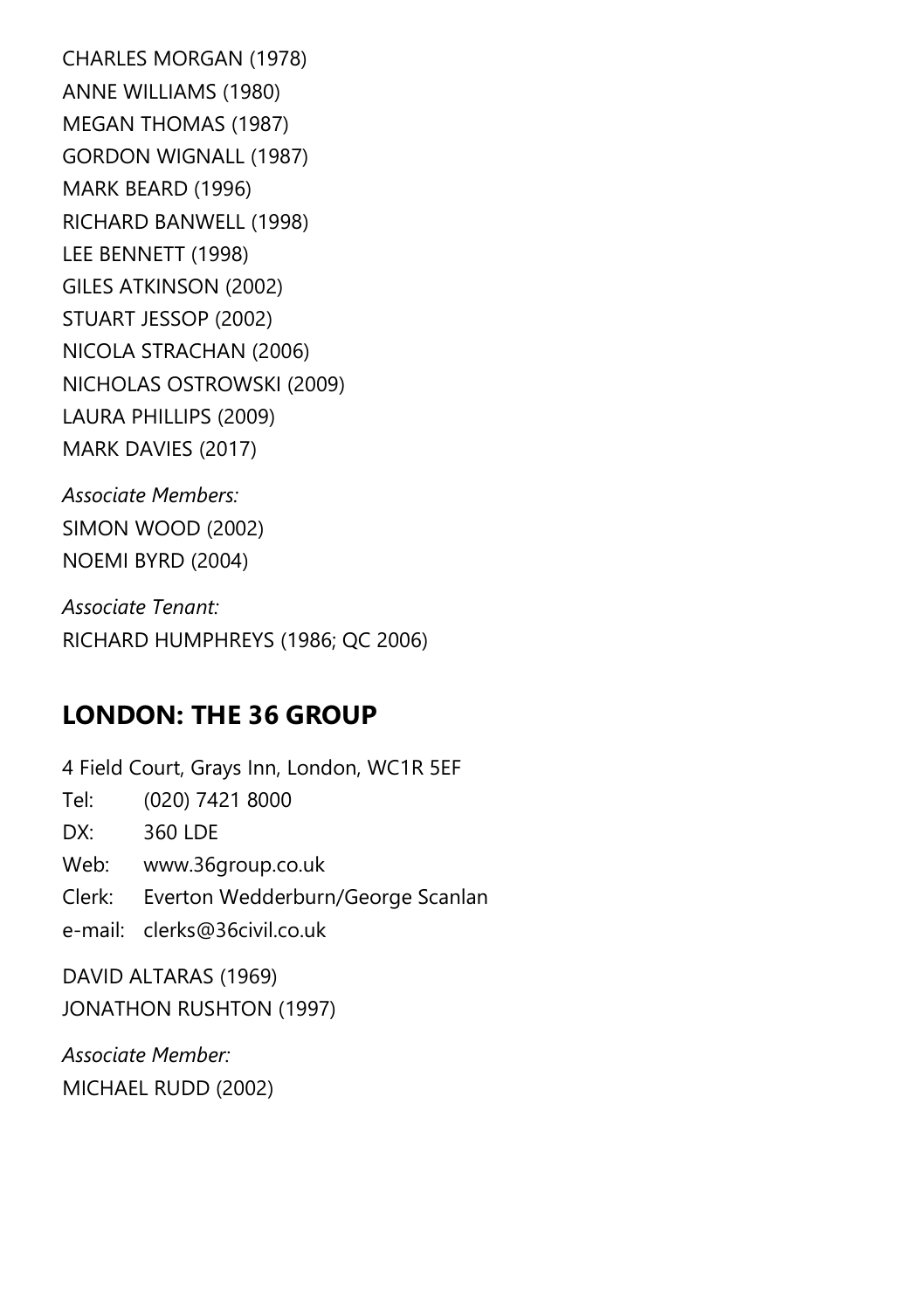## LONDON: TWENTY ESSEX

20 Essex Street, London, WC2R 3AL Tel: (020) 7842 1200 Fax: (020) 7842 1270 DX: Lon / Chan Lane 0009 Web: www.twentyessex.com e-mail: enquiries@twentyessex.com GORDON NARDELL (1995; QC 2010)

## LONDON: 3 VERULAM BUILDINGS

Gray's Inn, London, WC1R 5NT Tel: (020) 7831 8441 DX: LDE 331 Web: www.3vb.com e-mail: chambers@3vb.com HODGE MALEK (1983; QC 1999)

SAMIA HANIF (2002)

## LONDON: WILBERFORCE CHAMBERS

8 New Square, Lincoln's Inn, London, WC2A 3QP Tel: (020) 7306 0102 Fax: (020) 7306 0095 DX: 311 Chancery Lane Web: www.wilberforce.co.uk Clerk: Nicholas Luckman and Mark Rushton e-mail: chambers@wilberforce.co.uk MICHAEL BARNES (1965; QC 1981)

JOHN FURBER (1973; QC 1995)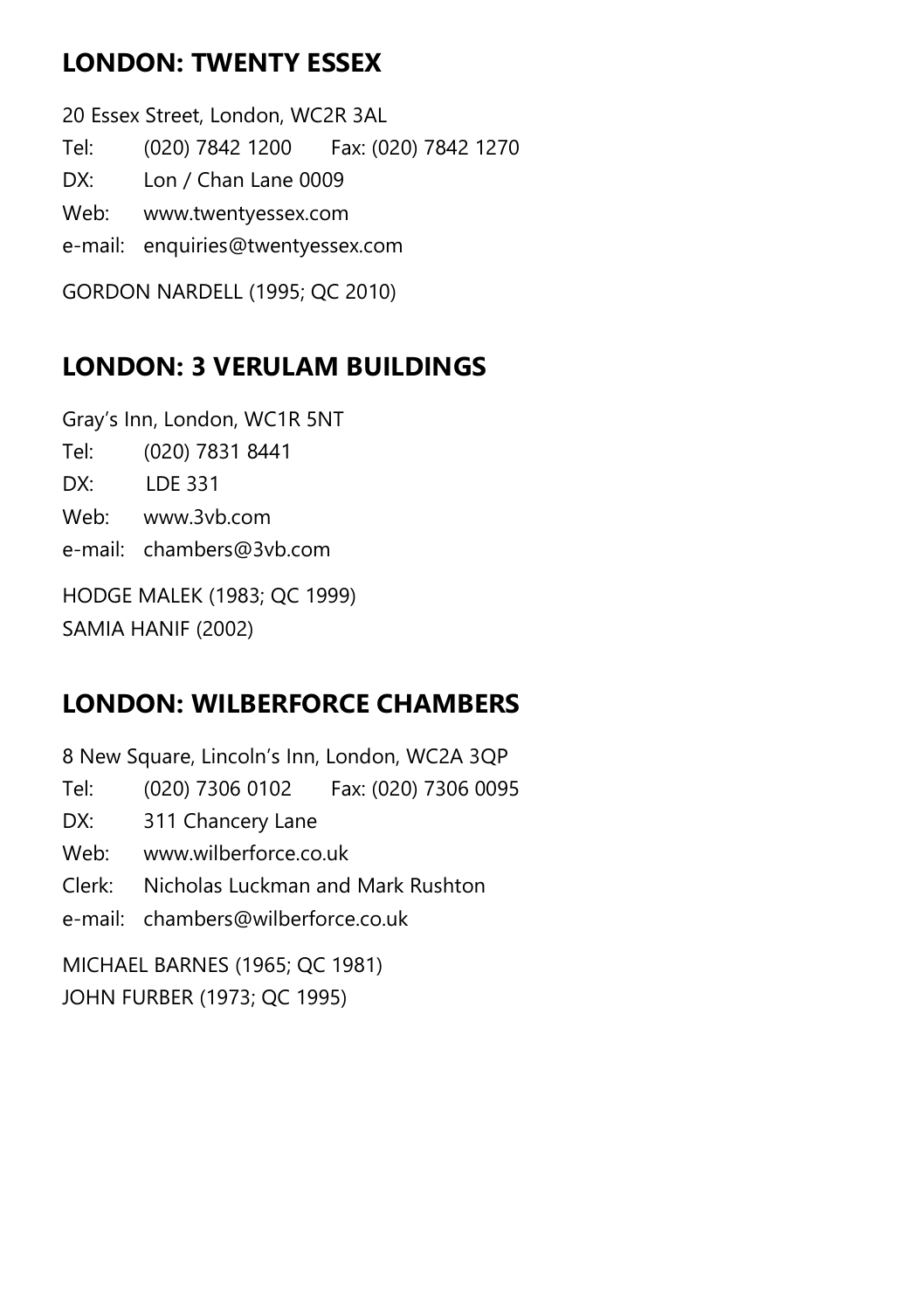## MAIDENHEAD: CLIFFORD JOSEPH

Tiggers, Hall Place Lane, Burchett's Green, Maidenhead, SL6 6QY Tel: 07802 878 416 e-mail: planning.cliffordjoseph@tinyworld.co.uk CLIFFORD JOSEPH (1975) (formerly Solicitor)

#### MAIDSTONE: BECKET CHAMBERS

26 Kings Hill Avenue, Kings Hill, West Malling, ME19 4UA Tel: (01622) 230 957 Fax: (0844) 443 2686 Web: www.becket-chambers.co.uk Clerk: Paul Eaton e-mail: clerks@becket-chambers.co.uk

See under CANTERBURY

## MAIDSTONE: SIX PUMP COURT (Chambers of Stephen Hockman QC)

6-8 Mill Street, Maidstone, ME15 6XH

- Tel: (016) 2268 8094 Fax: (016) 2268 8096
- DX: 51967 Maidstone 2
- Web: www.6pumpcourt.co.uk
- Clerk: Richard Constable
- e-mail: richard.constable@6pumpcourt.co.uk

See under LONDON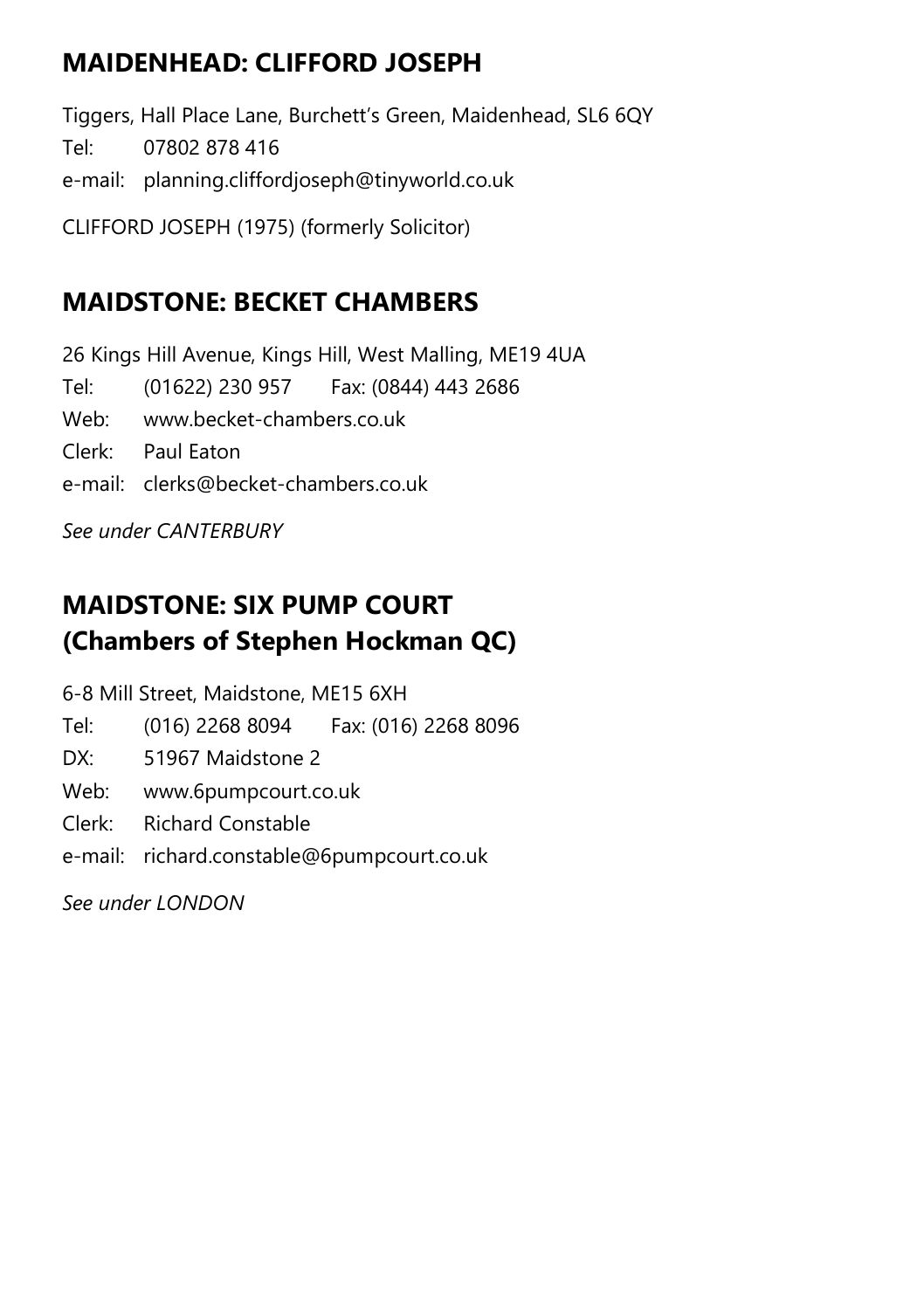## MANCHESTER: 39 ESSEX CHAMBERS (Chambers of Richard Harwood QC and Charles Cory-Wright QC)

82 King Street, Manchester, M2 4WQ Tel: (0161) 870 0333 Fax: (020) 7353 3978 DX: London / Chancery Lane 298 Web: www.39essex.com Deputy Senior Clerk: Andrew Poyser e-mail: Andrew.poyser@39essex.com

See under LONDON

## MANCHESTER: EXCHANGE CHAMBERS

5th Floor, 201 Deansgate, Manchester, M3 3NW Tel: (0161) 833 2722 Fax: (0161) 833 2789 DX: 14330 Manchester 1 Web: www.exchangechambers.co.uk e-mail: info@exchangechambers.co.uk

See under LEEDS and LIVERPOOL

PETER DIXON (2013)

## MANCHESTER: KINGS CHAMBERS

36 Young Street, Manchester, M3 3FT Tel: (0161) 832 9082 Fax: (0161) 835 2139 DX: 718188 MCH3 Web: www.kingschambers.com Chief Clerk: Gary Smith Senior Clerk: Mark Ronson e-mail: clerks@kingschambers.com See under BIRMINGHAM and LEEDS CHRISTOPHER KATKOWSKI (1982; QC 1999) VINCENT FRASER (1981; QC 2001)

DAVID MANLEY (1981; QC 2003)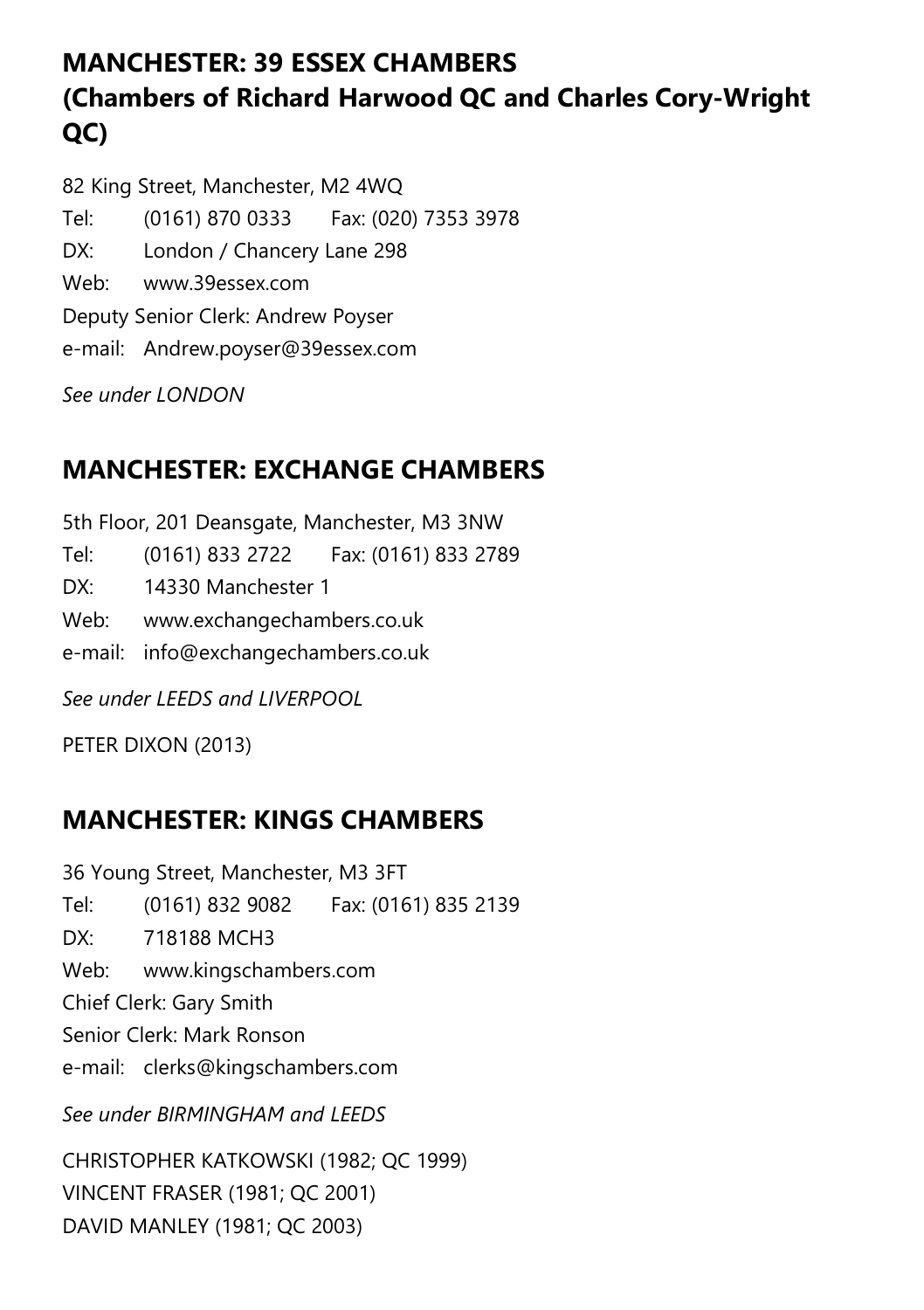PAUL G TUCKER (1990; QC 2010) GILES CANNOCK (1998; QC 2019) SARAH REID (2004; QC 2022) ALAN EVANS (1978) JOHN BARRETT (1982) GARY GRANT (1985) RUTH STOCKLEY (1988) MARTIN CARTER (1992) SARAH CLOVER (1993) IAN PONTER (1993) JONATHAN EASTON (1996) ANDREW HOGAN (1996) JOHN HUNTER (2002) MICHAEL RUDD (2002) ANTHONY GILL (2008) STEPHANIE HALL (2008) FREDDIE HUMPHREYS (2011) PHILIP ROBSON (2011) CONSTANZE BELL (2013) KILLIAN GARVEY (2014) PIERS RILEY-SMITH (2016) MARK HOWELLS (2019)

#### MIDDLESBROUGH: TRINITY CHAMBERS

Victoria House, Albert Road, Middlesbrough, TS1 2PX Tel: (01642) 247 569 Fax: (01912) 327 975 DX: 60537 (Middlesbrough) Web: www.trinitychambers.co.uk Chambers Director: Tim Harris e-mail: info@trinitychambers.co.uk See under LEEDS and NEWCASTLE-UPON-TYNE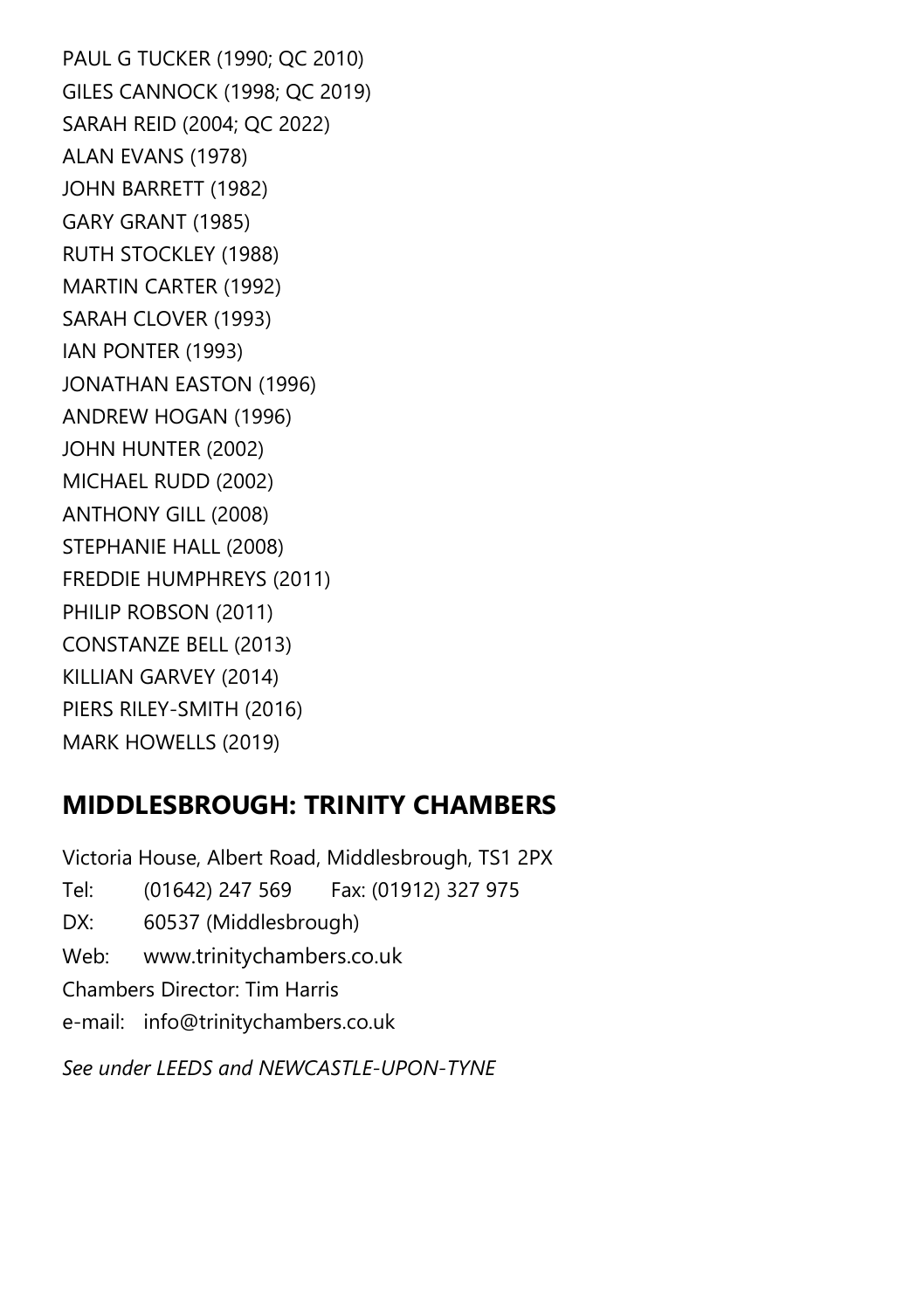## NEWCASTLE-UPON-TYNE: TRINITY CHAMBERS

24 Ridley Place, Newcastle-upon-Tyne, NE1 8JW Tel: (0191) 232 1927 Fax: (0191) 232 7975 DX: 61185 (Newcastle) Web: www.trinitychambers.co.uk Chambers Director: Tim Harris e-mail: info@trinitychambers.co.uk

See under LEEDS, MIDDLESBROUGH and NEWCASTLE-UPON-TYNE

#### NEWCASTLE-UPON-TYNE: TRINITY CHAMBERS

The Custom House, Quayside, Newcastle-upon-Tyne, NE1 3DE

Tel: (0191) 232 1927 Fax: (0191) 232 7975

DX: 61185 (Newcastle)

Web: www.trinitychambers.co.uk

Chambers Director: Tim Harris

e-mail: info@trinitychambers.co.uk

See under LEEDS, MIDDLESBROUGH and NEWCASTLE-UPON-TYNE

NICOLA ALLAN (1999)

## NORTHERN IRELAND: QUEENS UNIVERSITY BELFAST

University Road, Belfast, BT7 1NN

Tel: (028) 9024 5133

Web: www.qub.ac.uk

e-mail: gerard.kelly@qub.ac.uk

DR GERARD KELLY (2016, New York 2008; Northern Ireland 2017; Ireland 2019)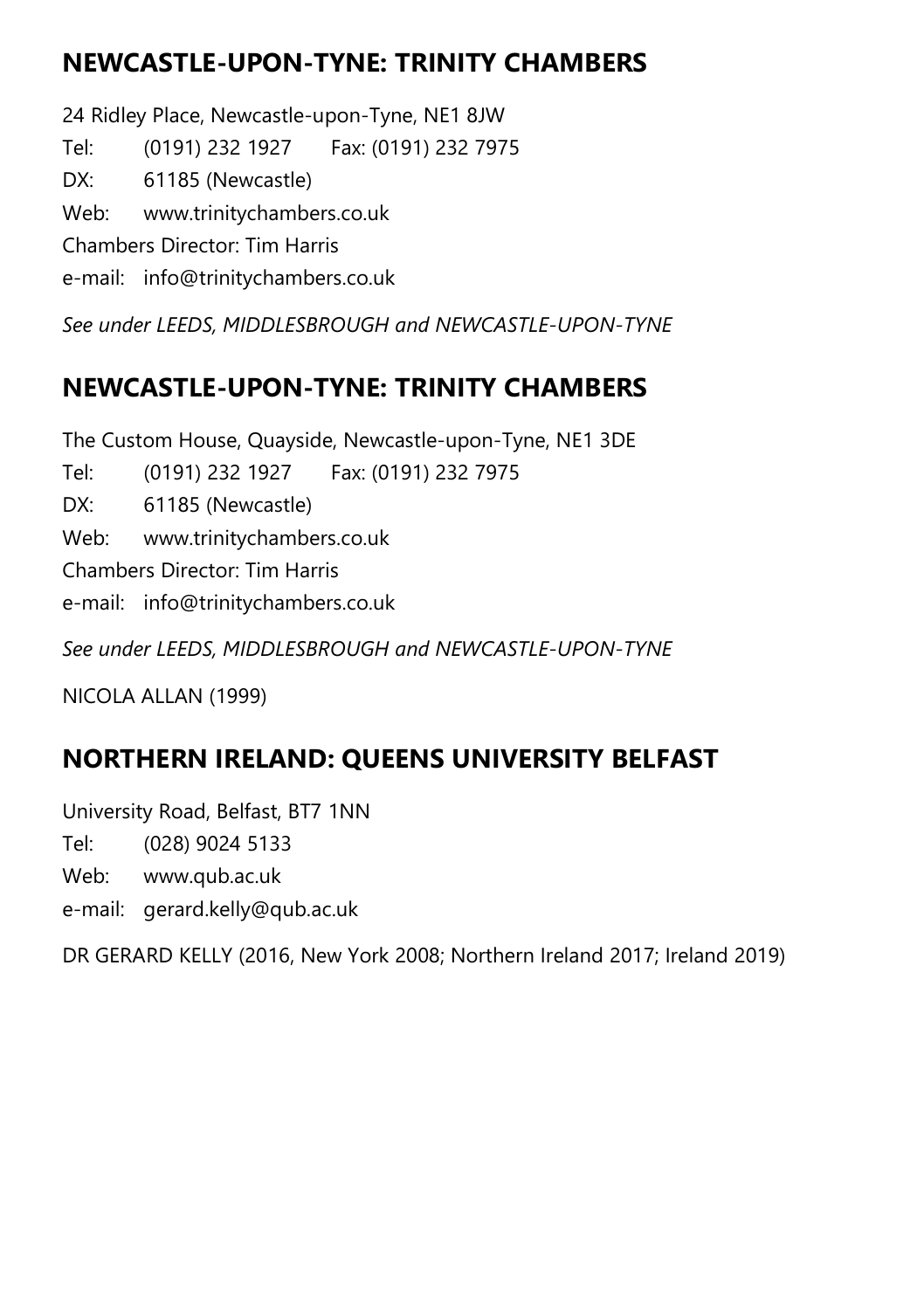#### NORTHERN IRELAND: THE BAR LIBRARY

91 Chichester Street, Belfast, BT1 3JQ

Tel: (0289) 024 1523

DX: 002 NR Belfast

Web: www.barofni.com

e-mail: reception@barlibrary.com

Associate Members: WILLIAM ORBINSON (Inn of Court of Northern Ireland: 1988; QC 2006) RICHARD HARWOOD (Inn of Court of Northern Ireland 2016; QC 2013)

Member: RICHARD HONEY (2003; Northern Ireland 2013) GREGORY JONES (1991; QC 2011; Ireland 1998; Northern Ireland 2008)

## NORWICH: EAST ANGLIAN CHAMBERS

4 The Close, Norwich, NR1 4DH Tel: (01603) 617 351 Fax: (01603) 751 400 DX: 5213 Norwich Web: www.ealaw.co.uk Clerk: Fraser McLaren e-mail: norwich@ealaw.co.uk

See under CHELMSFORD and IPSWICH

## NOTTINGHAM: ROPEWALK CHAMBERS

24 The Ropewalk, Nottingham, NG1 5EF

Tel: (0115) 947 2581 Fax: (0115) 947 6532

DX: 10060 Nottingham 17

Web: www.ropewalk.co.uk

Clerk: Tony Hill

e-mail: clerks@ropewalk.co.uk

JONATHAN MITCHELL (1992)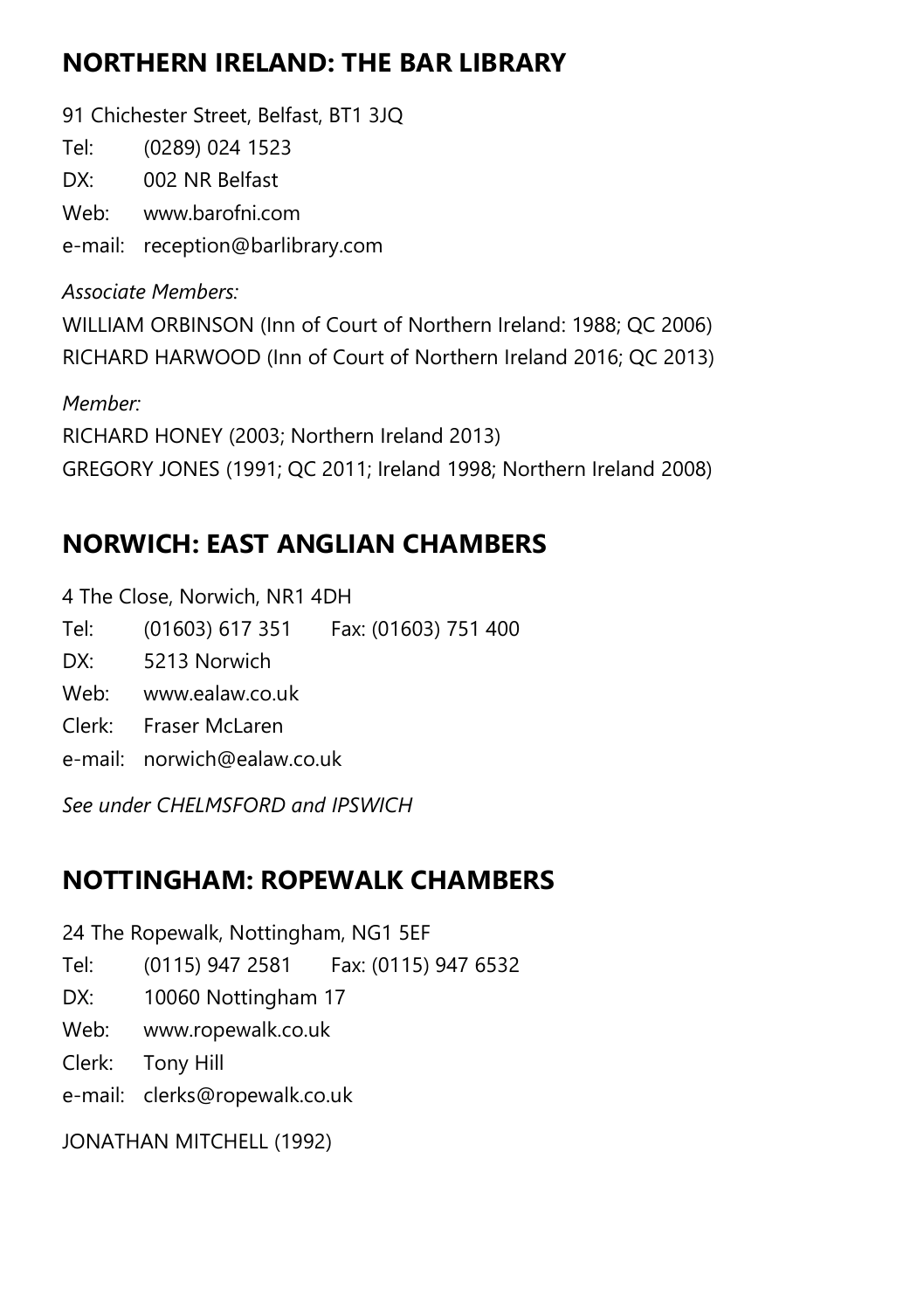#### PETERBOROUGH: REGENCY CHAMBERS

Archdeaconry House, 15 Gravel Walk, Minster Precincts, Peterborough, PE1 1YU Tel: (01733) 315 215 Fax: (01733) 565 967 DX: 12349 Peterborough 1 Clerk: Toby Lowther e-mail: clerks@regencychambers.co.uk Door Tenant:

STEPHEN HOCKMAN (1970; QC 1990)

## SCOTLAND: TERRA FIRMA CHAMBERS

Parliament House, Edinburgh, EH1 1RF

Tel: (0131) 260 5830 Fax: (0131) 260 5645

DX: ED 549302, Edinburgh 36

Web: www.terrafirmachambers.com

e-mail: clerks@terrafirmachambers.com

DENIS EDWARDS (2002)

Scottish Silks: DOUGLAS ARMSTRONG (1999; QC 2005, Scotland: 1990; QC 2005) JAMES FINDLAY (1984; QC 2008, Scotland: 2008; QC 2017) MAURICE O'CARROLL (2019; Scotland: 1995)

## SOUTHAMPTON: 12CP Barristers

20 Carlton Crescent, Southampton, SO15 2ET

- Tel: (023) 8032 0320
- DX: 96875 Southampton 10
- Web: www.12cp.co.uk
- Clerk: Mark Harrison

e-mail: clerks@12cp.co.uk

Door Tenant: GUY ROOTS (1969; QC 1989)